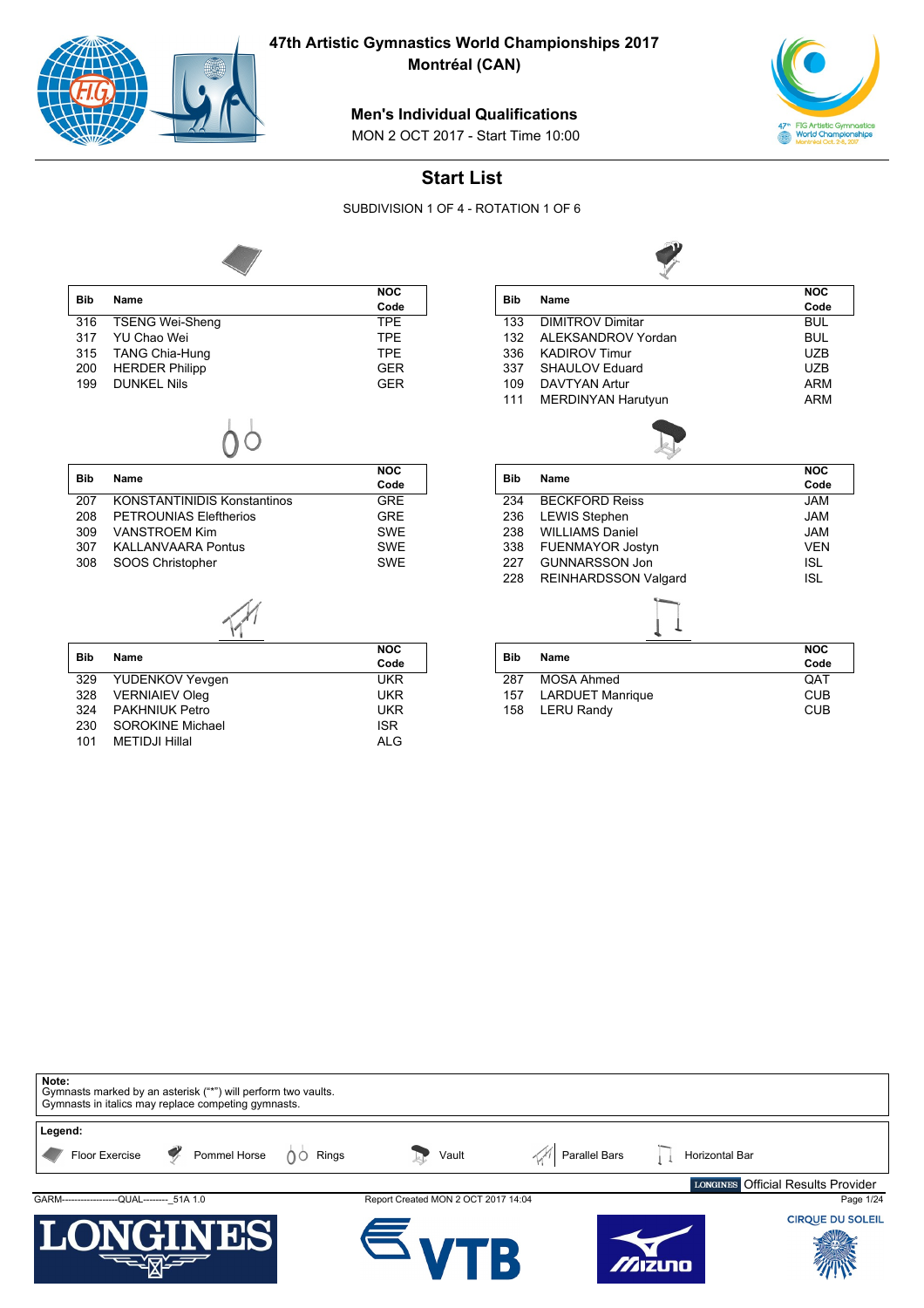

 $\overline{\phantom{a}}$ 

**47th Artistic Gymnastics World Championships 2017**

**Montréal (CAN)**

#### **Men's Individual Qualifications**

MON 2 OCT 2017 - Start Time 10:30



# **Start List**

SUBDIVISION 1 OF 4 - ROTATION 2 OF 6



|            |                         | <b>NOC</b> |
|------------|-------------------------|------------|
| <b>Bib</b> | Name                    | Code       |
| 343        | le Thanh Tung           | VIE        |
| 344        | <b>NGUYEN Tuan Dat</b>  | <b>VIE</b> |
| 287        | <b>MOSA Ahmed</b>       | QAT        |
| 158        | <b>LERU Randy</b>       | <b>CUB</b> |
| 157        | <b>LARDUET Manrique</b> | <b>CUB</b> |
| 342        | DO Vu Hung              | <b>VIE</b> |
|            |                         |            |

| ue |  |  |
|----|--|--|
|    |  |  |

|     |                        | <b>NOC</b> |
|-----|------------------------|------------|
| Bib | Name                   | Code       |
| 132 | ALEKSANDROV Yordan     | <b>BUL</b> |
| 134 | <b>MARINOV Hristos</b> | <b>BUL</b> |
| 109 | DAVTYAN Artur          | ARM        |
| 110 | DAVTYAN Vahaqn         | ARM        |

|                       | <b>NOC</b> |
|-----------------------|------------|
|                       | Code       |
| <b>HSU Ping Chien</b> | <b>TPF</b> |
| 313 CHEN I-Hsiang     | <b>TPF</b> |
| <b>HERDER Philipp</b> | <b>GER</b> |
| <b>TOBA Andreas</b>   | GFR        |
| RITTSCHIK Ivan        | GFR        |
|                       | Name       |



|            |                           | <b>NOC</b> |
|------------|---------------------------|------------|
| <b>Bib</b> | Name                      | Code       |
| 307        | <b>KALLANVAARA Pontus</b> | <b>SWF</b> |
| 309        | <b>VANSTROEM Kim</b>      | <b>SWE</b> |
| 308        | SOOS Christopher          | <b>SWE</b> |

 $\Box$ 



339 FUENTES BUSTAMANTE Jose Luis VEN<br>227 GUNNARSSON Jon

228 REINHARDSSON Valgard ISL 234 BECKFORD Reiss JAM

GUNNARSSON Jon

| <b>Bib</b> | Name                    | <b>NOC</b> |
|------------|-------------------------|------------|
|            |                         | Code       |
| 324        | <b>PAKHNIUK Petro</b>   | UKR        |
| 328        | <b>VERNIAIEV Oleg</b>   | <b>UKR</b> |
| 230        | <b>SOROKINE Michael</b> | <b>ISR</b> |
| 102        | <b>REGHIB Mohamed</b>   | <b>ALG</b> |
| 325        | PETRENKO Oleksandr      | UKR        |
|            |                         |            |

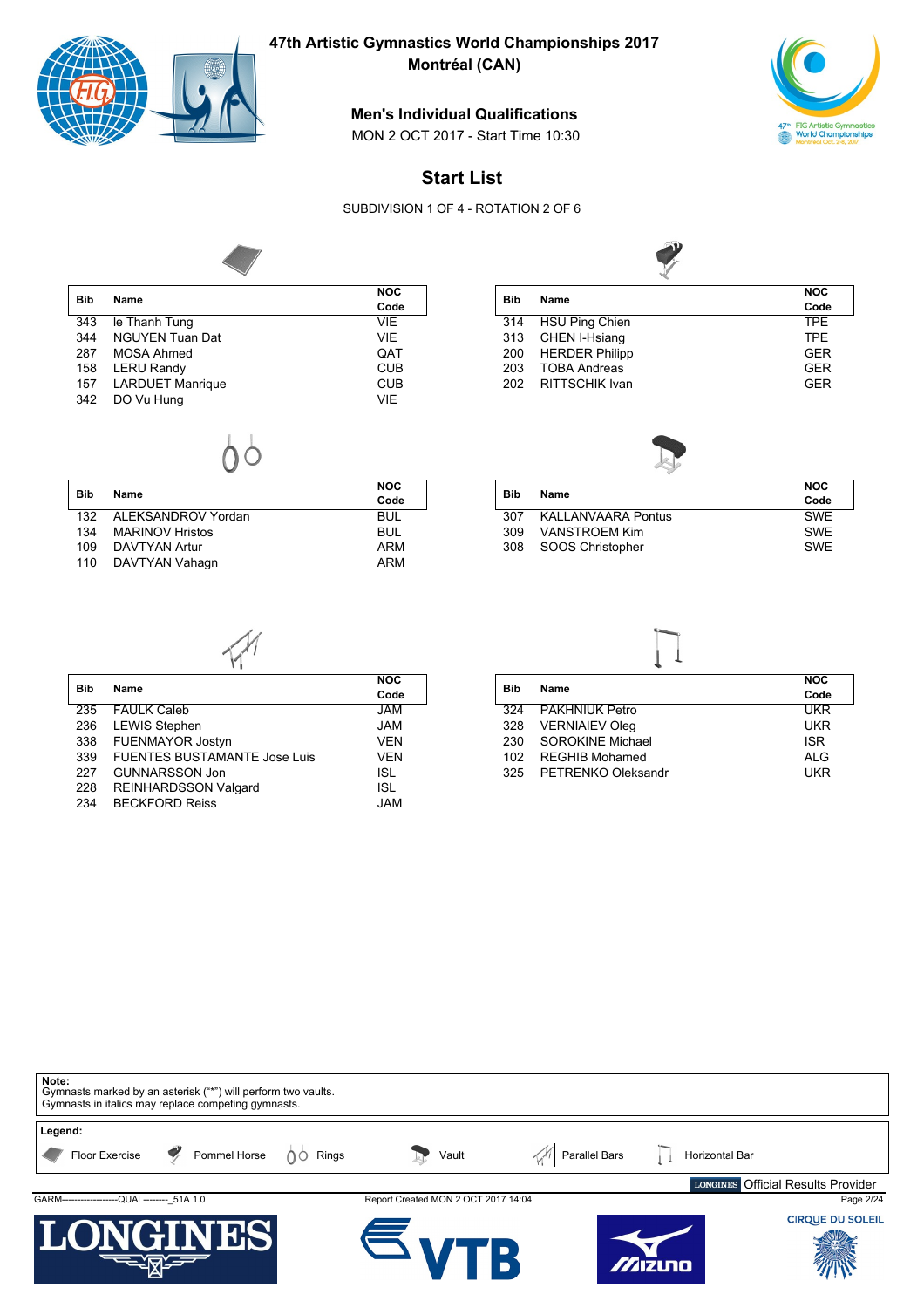

317 YU Chao Wei

312 CHEN Chih-Yu

**47th Artistic Gymnastics World Championships 2017**

**Montréal (CAN)**

# **Men's Individual Qualifications**

MON 2 OCT 2017 - Start Time 11:00



# **Start List**

SUBDIVISION 1 OF 4 - ROTATION 3 OF 6



| ▽                      |                               |
|------------------------|-------------------------------|
|                        | <b>NOC</b>                    |
|                        | Code                          |
| <b>YUDENKOV Yevgen</b> | <b>UKR</b>                    |
| SOROKINE Michael       | <b>ISR</b>                    |
| DOLGOPYAT Artem        | <b>ISR</b>                    |
|                        | <b>UKR</b>                    |
| <b>PAKHNIUK Petro</b>  | <b>UKR</b>                    |
|                        | Name<br><b>VERNIAIEV Oleg</b> |





| Bib  | Name                 | <b>NOC</b>      |
|------|----------------------|-----------------|
|      |                      | Code            |
| 132. | ALEKSANDROV Yordan   | <b>BUL</b>      |
| 336  | <b>KADIROV Timur</b> | UZB             |
| 337  | SHAULOV Eduard       | UZB             |
| 109  | DAVTYAN Artur        | ARM<br>*        |
| 133  | DIMITROV Dimitar     | $\star$<br>BUL. |
|      |                      |                 |



**NOC Code**

|            |                           | <b>NOC</b> |
|------------|---------------------------|------------|
| <b>Bib</b> | Name                      | Code       |
| 309        | <b>VANSTROEM Kim</b>      | <b>SWE</b> |
| 307        | <b>KALLANVAARA Pontus</b> | <b>SWE</b> |
| 308        | SOOS Christopher          | <b>SWE</b> |

200 HERDER Philipp GER 203 TOBA Andreas GER<br>201 NGUYEN Marcel Cass Communications GER NGUYEN Marcel GER<br>CHEN Chih-Yu TPE

 $\bigcirc$ 

| Bib | <b>Name</b>                         | <b>NOC</b> |
|-----|-------------------------------------|------------|
|     |                                     | Code       |
| 237 | <b>TAI Nicholas</b>                 | <b>JAM</b> |
| 338 | <b>FUENMAYOR Jostyn</b>             | <b>VEN</b> |
| 339 | <b>FUENTES BUSTAMANTE Jose Luis</b> | <b>VEN</b> |
| 227 | <b>GUNNARSSON Jon</b>               | ISL        |
| 228 | <b>REINHARDSSON Valgard</b>         | ISL        |
| 235 | <b>FAULK Caleb</b>                  | <b>JAM</b> |
| 234 | <b>BECKFORD Reiss</b>               | <b>JAM</b> |

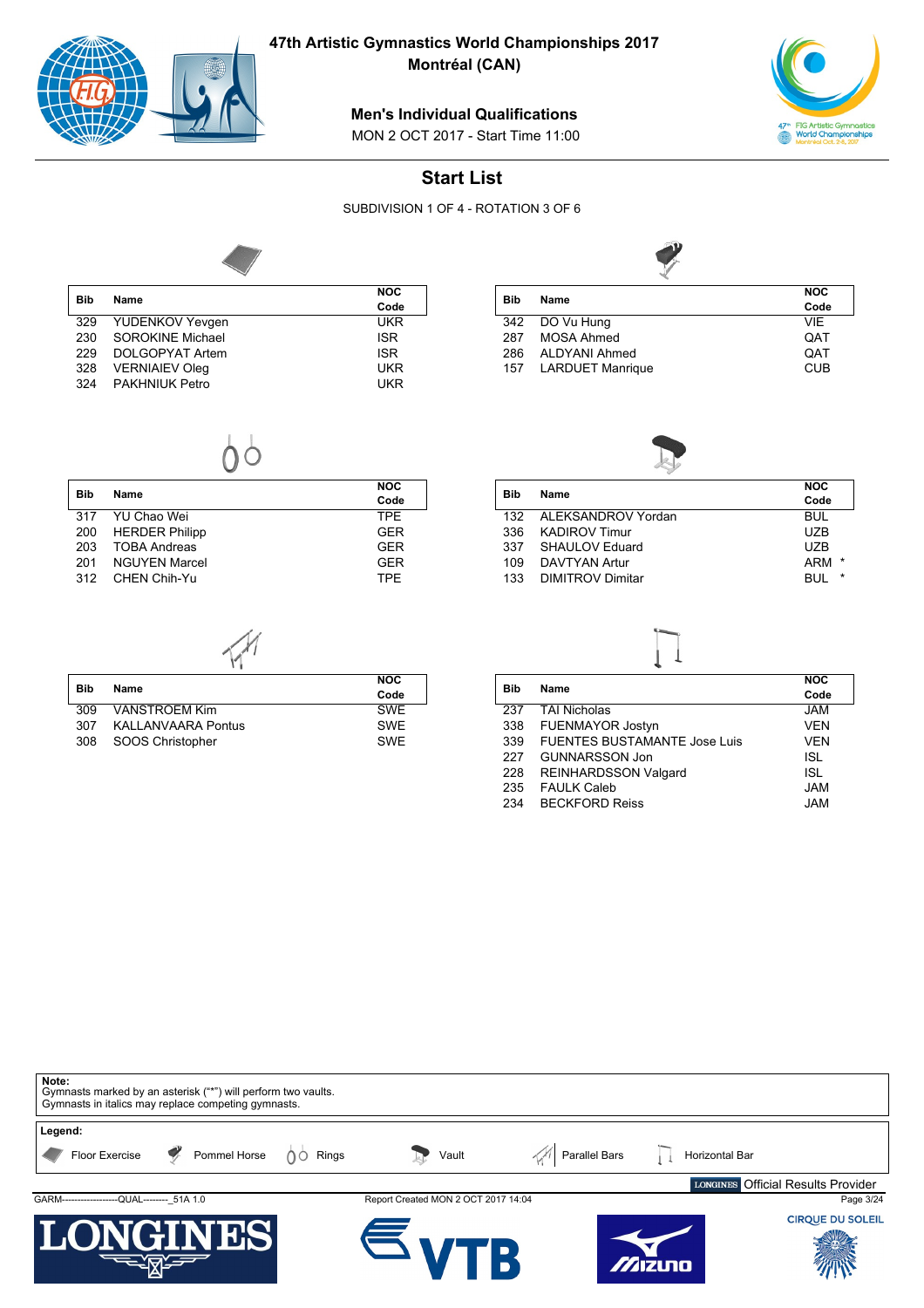

**Montréal (CAN)**

#### **Men's Individual Qualifications**

MON 2 OCT 2017 - Start Time 11:30



**NOC**

# **Start List**

SUBDIVISION 1 OF 4 - ROTATION 4 OF 6



| <b>Bib</b> | Name                        | <b>NOC</b> |
|------------|-----------------------------|------------|
|            |                             | Code       |
| 338        | <b>FUENMAYOR Jostyn</b>     | <b>VEN</b> |
| 227        | <b>GUNNARSSON Jon</b>       | ISL        |
| 228        | <b>REINHARDSSON Valgard</b> | <b>ISL</b> |
| 238        | <b>WILLIAMS Daniel</b>      | <b>JAM</b> |
| 236        | <b>LEWIS Stephen</b>        | JAM        |
| 234        | <b>BECKFORD Reiss</b>       | <b>JAM</b> |
|            |                             |            |
| <b>Bib</b> | Name                        | <b>NOC</b> |
|            |                             | Code       |
| 287        | <b>MOSA Ahmed</b>           | QAT        |
| 157        | <b>LARDUET Manrique</b>     | <b>CUB</b> |

| Bib |                         | NOC        |
|-----|-------------------------|------------|
|     | Name                    | Code       |
| 230 | <b>SOROKINE Michael</b> | <b>ISR</b> |
| 229 | DOLGOPYAT Artem         | <b>ISR</b> |
| 328 | <b>VERNIAIEV Oleg</b>   | <b>UKR</b> |
| 325 | PETRENKO Oleksandr      | <b>UKR</b> |
| 327 | SIENICHKIN Andrii       | <b>UKR</b> |
|     |                         |            |
|     |                         |            |

|     |                       | <b>NOC</b>            |
|-----|-----------------------|-----------------------|
| Bib | Name                  | Code                  |
| 199 | <b>DUNKEL Nils</b>    | <b>GFR</b>            |
| 200 | <b>HERDER Philipp</b> | <b>GFR</b>            |
| 317 | YU Chao Wei           | <b>TPF</b><br>$\star$ |
|     | 316 TSENG Wei-Sheng   | TPF                   |

 $\sqrt{2}$ 



342 DO Vu Hung VIE 345 PHAM Phuoc Hung **VIE** 

|     |                        | <b>NOC</b> |
|-----|------------------------|------------|
| Bib | Name                   | Code       |
| 336 | <b>KADIROV Timur</b>   | UZB        |
| 337 | SHAULOV Eduard         | UZB        |
| 109 | DAVTYAN Artur          | ARM        |
| 134 | <b>MARINOV Hristos</b> | BUL        |
| 132 | ALEKSANDROV Yordan     | BUI.       |

|     |                            | <b>NOC</b> |
|-----|----------------------------|------------|
| Bib | Name                       | Code       |
| 309 | <b>VANSTROEM Kim</b>       | <b>SWE</b> |
| 307 | <b>KALLANVAARA Pontus</b>  | <b>SWE</b> |
| 308 | SOOS Christopher           | <b>SWE</b> |
| 205 | <b>ILIOPOULOS Nikolaos</b> | GRF        |

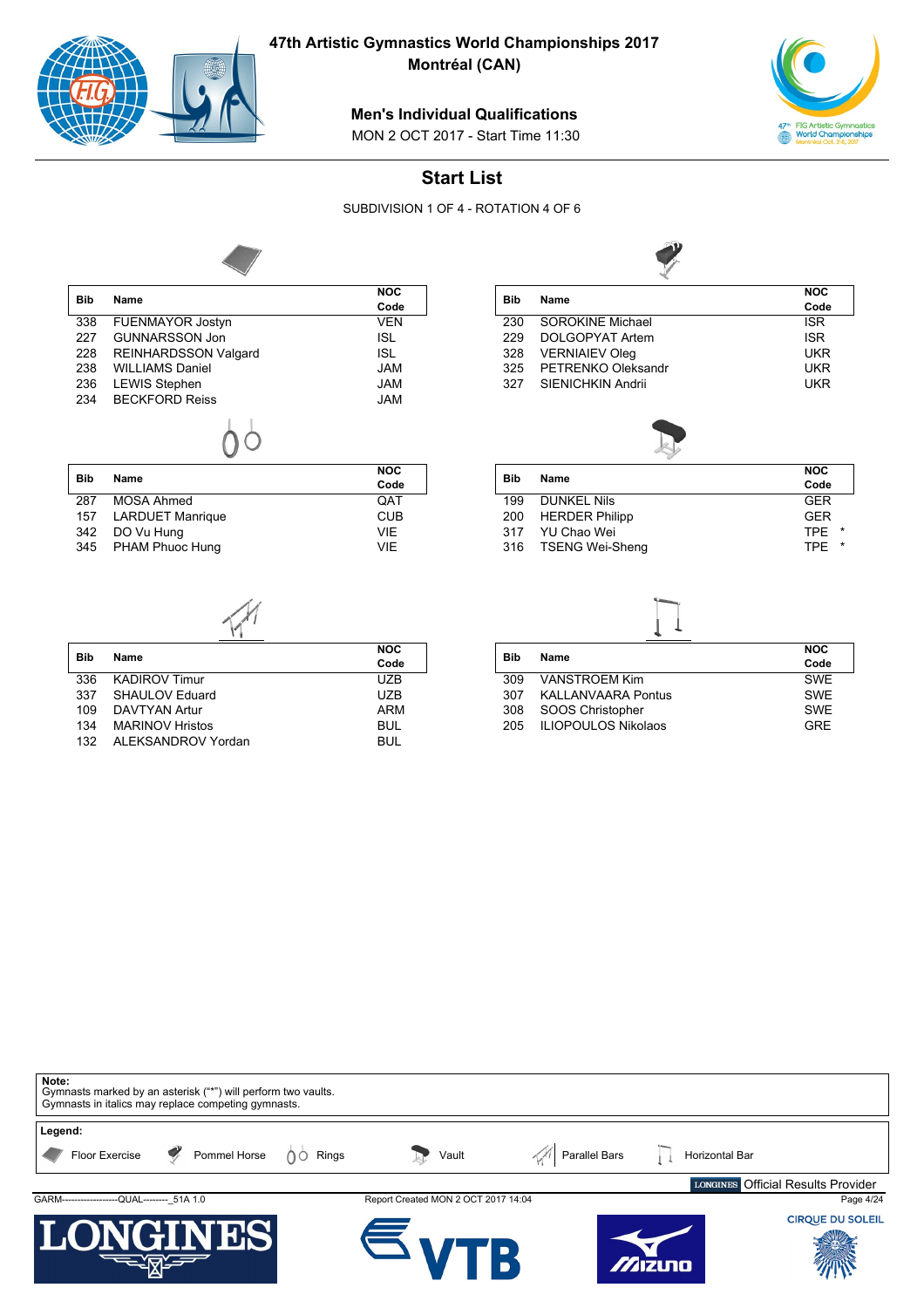

**Montréal (CAN)**

#### **Men's Individual Qualifications**

MON 2 OCT 2017 - Start Time 12:00



# **Start List**

SUBDIVISION 1 OF 4 - ROTATION 5 OF 6



| <b>Bib</b> | Name                               | <b>NOC</b> |
|------------|------------------------------------|------------|
|            |                                    | Code       |
| 307        | <b>KALLANVAARA Pontus</b>          | <b>SWF</b> |
| 309        | VANSTROEM Kim                      | <b>SWE</b> |
| 206        | <b>KONSTANTINIDIS Christoforos</b> | <b>GRE</b> |
| 209        | <b>TANTALIDIS Antonios</b>         | <b>GRE</b> |
| 308        | SOOS Christopher                   | <b>SWE</b> |
|            |                                    |            |

| <b>Bib</b> | Name                   | <b>NOC</b><br>Code |
|------------|------------------------|--------------------|
| 230        | SOROKINE Michael       | <b>ISR</b>         |
| 329        | <b>YUDENKOV Yevgen</b> | <b>UKR</b>         |
|            | 328 VERNIAIEV Oleg     | <b>UKR</b>         |
| 326        | RADIVILOV Igor         | <b>UKR</b>         |

| Bib | Name                                | <b>NOC</b> |
|-----|-------------------------------------|------------|
|     |                                     | Code       |
| 338 | <b>FUENMAYOR Jostyn</b>             | VEN        |
| 227 | <b>GUNNARSSON Jon</b>               | ISL        |
| 228 | REINHARDSSON Valgard                | <b>ISL</b> |
| 235 | <b>FAULK Caleb</b>                  | <b>JAM</b> |
| 236 | <b>LEWIS Stephen</b>                | <b>JAM</b> |
| 234 | <b>BECKFORD Reiss</b>               | <b>JAM</b> |
| 339 | <b>FUENTES BUSTAMANTE Jose Luis</b> | VEN        |
|     |                                     |            |



| Bib | Name                   | <b>NOC</b>     |
|-----|------------------------|----------------|
|     |                        | Code           |
| 287 | MOSA Ahmed             | <b>QAT</b>     |
|     | 157 LARDUET Manrique   | <b>CUB</b>     |
| 344 | <b>NGUYEN Tuan Dat</b> | VIF<br>$\star$ |
| 343 | le Thanh Tung          | $\star$<br>VIF |
|     |                        |                |



| Bib | Name                 | <b>NOC</b> |  |  |
|-----|----------------------|------------|--|--|
|     |                      | Code       |  |  |
| 336 | <b>KADIROV Timur</b> | UZB.       |  |  |
| 109 | DAVTYAN Artur        | ARM        |  |  |
| 132 | ALEKSANDROV Yordan   | <b>BUL</b> |  |  |
| 337 | SHAULOV Eduard       | UZB        |  |  |

| Note:<br>Gymnasts marked by an asterisk ("*") will perform two vaults.<br>Gymnasts in italics may replace competing gymnasts. |                                     |                                                     |
|-------------------------------------------------------------------------------------------------------------------------------|-------------------------------------|-----------------------------------------------------|
| Legend:                                                                                                                       |                                     |                                                     |
| $\bullet$<br>Pommel Horse $\left \left.\bigcirc\right>0\right $ Rings<br>Floor Exercise                                       | Parallel Bars<br>Vault<br>R         | Horizontal Bar                                      |
|                                                                                                                               |                                     | <b>Official Results Provider</b><br><b>LONGINES</b> |
| GARM-------------------QUAL-------- 51A 1.0                                                                                   | Report Created MON 2 OCT 2017 14:04 | Page 5/24                                           |
| <b>LONGIN</b><br><b>13S</b>                                                                                                   |                                     | <b>CIRQUE DU SOLEIL</b><br><i><b>Mizuno</b></i>     |



317 YU Chao Wei Santa Chao TPE (1999)<br>1991 NGUYEN Marcel Chao Chao Chao GER

**NGUYEN Marcel**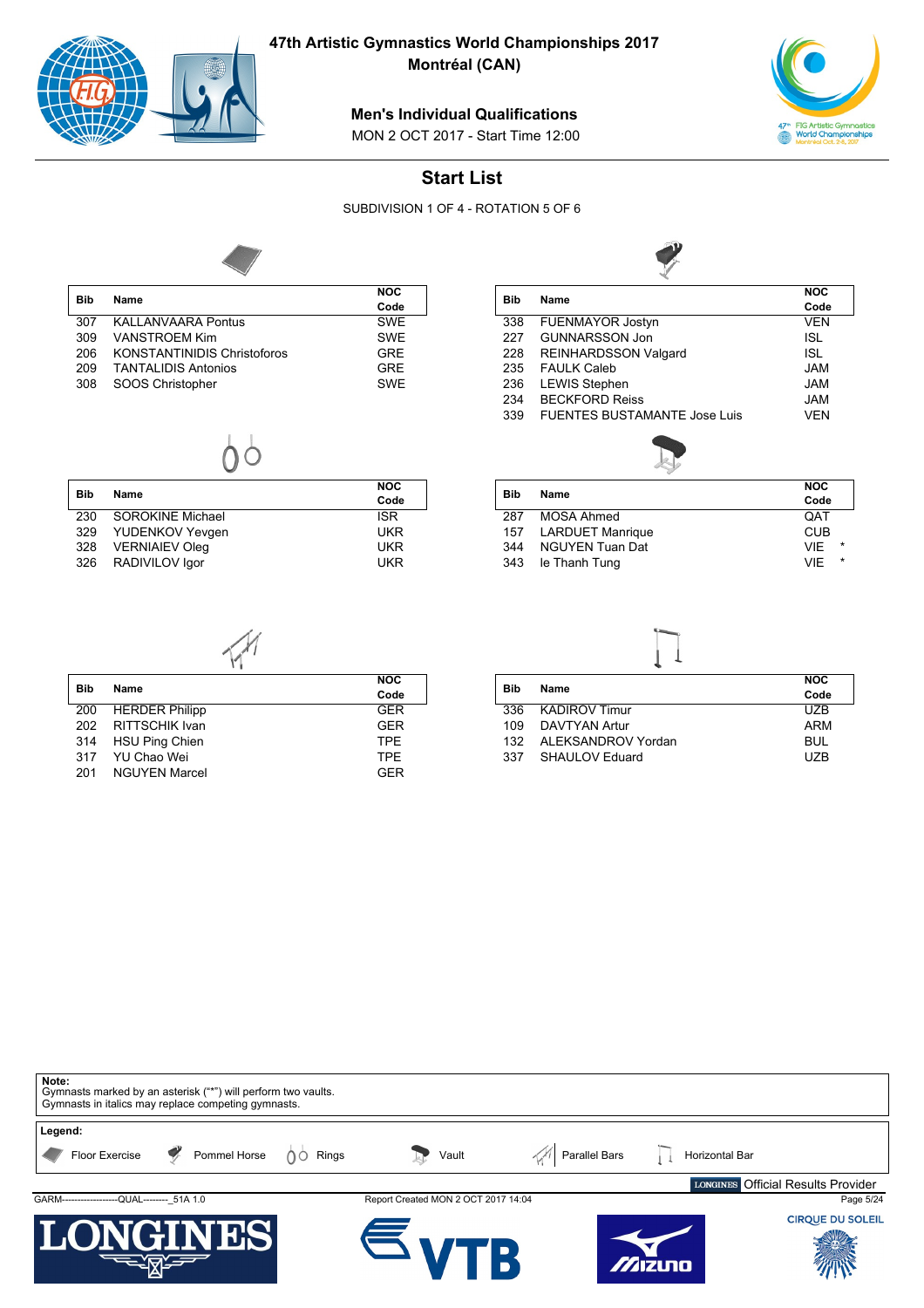

**Bib Name**

227 GUNNARSSON Jon

FAULK Caleb

le Thanh Tung

DINH Phuong Thanh

FUENMAYOR Jostyn

**47th Artistic Gymnastics World Championships 2017**

**Montréal (CAN)**

# 47<sup>th</sup> FIG Artistic Gymnastics<br>World Championships<br>Montréal Oct. 2-8, 2017

# MON 2 OCT 2017 - Start Time 12:30

**Men's Individual Qualifications**

#### **Start List**

SUBDIVISION 1 OF 4 - ROTATION 6 OF 6

**NOC** Code<br>**ISL** 

**NOC Code**



| <b>Bib</b> | Name                    | <b>NOC</b> |
|------------|-------------------------|------------|
|            |                         | Code       |
| 109        | DAVTYAN Artur           | ARM        |
| 132        | ALEKSANDROV Yordan      | <b>BUL</b> |
| 133        | <b>DIMITROV Dimitar</b> | <b>BUL</b> |
| 336        | <b>KADIROV Timur</b>    | <b>UZB</b> |
| 337        | SHAULOV Eduard          | UZB        |
|            |                         |            |

228 REINHARDSSON Valgard ISL 236 LEWIS Stephen JAM JAM<br>235 FAULK Caleb

ΛÒ

234 BECKFORD Reiss JAM

158 LERU Randy CUB<br>157 LARDUET Manrique CUB 157 LARDUET Manrique CUB

345 PHAM Phuoc Hung (1998) 1999 VIE<br>341 DINH Phuong Thanh (1998) VIE

287 MOSA Ahmed QAT 286 ALDYANI Ahmed QAT

| Bib | Name                                      | <b>NOC</b> |
|-----|-------------------------------------------|------------|
|     |                                           | Code       |
| 309 | <b>VANSTROEM Kim</b>                      | <b>SWE</b> |
| 209 | <b>TANTALIDIS Antonios</b>                | <b>GRE</b> |
| 204 | <b>CHATZIEFSTATHIOU Georgios Christos</b> | <b>GRE</b> |
| 308 | SOOS Christopher                          | <b>SWE</b> |
| 307 | <b>KALLANVAARA Pontus</b>                 | <b>SWE</b> |



|     |                         | <b>NOC</b> |
|-----|-------------------------|------------|
| Bib | Name                    | Code       |
| 230 | <b>SOROKINE Michael</b> | <b>ISR</b> |
| 324 | <b>PAKHNIUK Petro</b>   | <b>UKR</b> |
| 328 | <b>VERNIAIEV Oleg</b>   | UKR<br>*   |
| 326 | RADIVILOV Igor          | UKR<br>*   |
| 229 | DOLGOPYAT Artem         | <b>ISR</b> |



| <b>Bib</b> | Name                         | <b>NOC</b> |
|------------|------------------------------|------------|
|            |                              | Code       |
| 200        | <b>HERDER Philipp</b>        | GFR        |
| 314        | <b>HSU Ping Chien</b>        | <b>TPE</b> |
|            | 315 TANG Chia-Hung           | <b>TPF</b> |
| 202        | <b>RITTSCHIK Ivan</b>        | <b>GER</b> |
| 198        | <b>BRETSCHNEIDER Andreas</b> | GFR        |

| Note:<br>Gymnasts marked by an asterisk ("*") will perform two vaults.<br>Gymnasts in italics may replace competing gymnasts. |              |                   |                                     |               |                |                 |                                               |
|-------------------------------------------------------------------------------------------------------------------------------|--------------|-------------------|-------------------------------------|---------------|----------------|-----------------|-----------------------------------------------|
| Legend:<br>Floor Exercise                                                                                                     | Pommel Horse | Rings<br>$\Omega$ | Vault                               | Parallel Bars |                | Horizontal Bar  |                                               |
| GARM--------------------QUAL-------- 51A 1.0                                                                                  |              |                   | Report Created MON 2 OCT 2017 14:04 |               |                | <b>LONGINES</b> | <b>Official Results Provider</b><br>Page 6/24 |
| <b>LONGINES</b>                                                                                                               |              |                   |                                     |               | <i>m</i> izuno |                 | <b>CIRQUE DU SOLEIL</b>                       |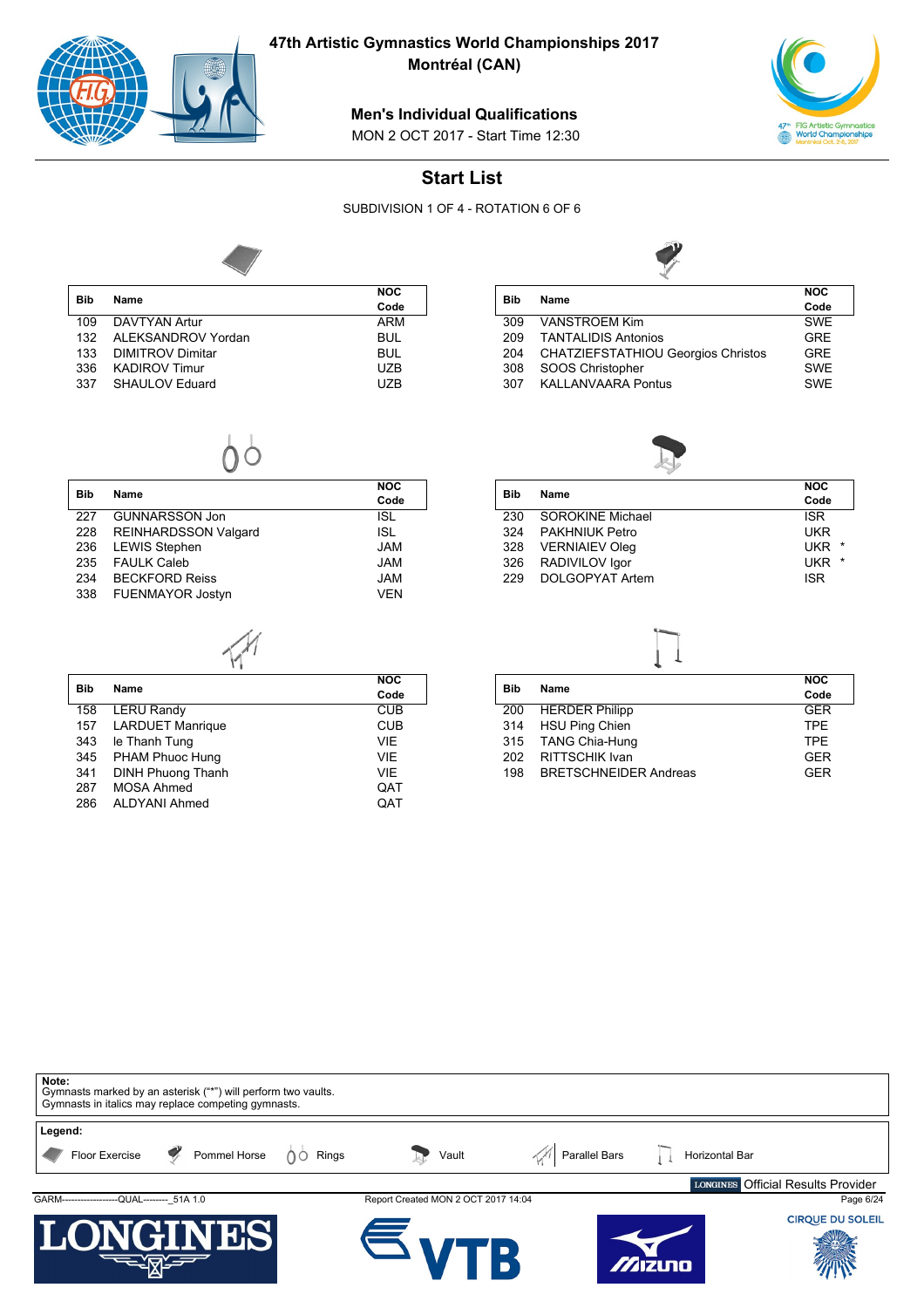

**47th Artistic Gymnastics World Championships 2017**

**Montréal (CAN)**

#### **Men's Individual Qualifications**

MON 2 OCT 2017 - Start Time 14:00



# **Start List**

SUBDIVISION 2 OF 4 - ROTATION 1 OF 6

**NOC Code**



| Bib |                         | <b>NOC</b> |
|-----|-------------------------|------------|
|     | Name                    | Code       |
| 273 | <b>HEGGEMSNES Sofus</b> | <b>NOR</b> |
| 274 | KALVOE Odin             | <b>NOR</b> |
| 272 | <b>GIACHINO Pietro</b>  | <b>NOR</b> |



| Bib | Name                       | <b>NOC</b>            |
|-----|----------------------------|-----------------------|
|     |                            | Code                  |
| 332 | <b>MOLDAUER Yul</b>        | USA                   |
| 334 | <b>PENEV Eddie</b>         | <b>USA</b><br>$\star$ |
| 335 | <b>WHITTENBURG Donnell</b> | <b>USA</b><br>$\star$ |
| 108 | <b>VILLAFANE Daniel</b>    | ARG                   |
| 104 | <b>GUTIERREZ Franco</b>    | ARG<br>$\star$        |
| 105 | <b>MARTINEZ Mauro</b>      | ARG<br>$\star$        |
| 123 | <b>GENTGES Maxime</b>      | BEL                   |
|     |                            |                       |

| Bib | Name                   | <b>NOC</b> |
|-----|------------------------|------------|
|     |                        | Code       |
| 224 | <b>VERMA Siddharth</b> | <b>IND</b> |
| 223 | SINGH Yogeshwar        | <b>IND</b> |
| 152 | <b>KOVACEVIC Anton</b> | CRO        |
| 154 | <b>SRBIC Tin</b>       | CRO        |
| 318 | FOX Joseph             | TTO        |





126 SANUVONH Dzianis BLR<br>127 YAKAULEU IIya BLR BLR 127 YAKAULEU Ilya BLR 124 BULAUSKI Pavel<br>170 ELMARAGHY Ahmed BLR EGY 170 ELMARAGHY Ahmed EGY

ELZAMZAMY Abdelrahman

|            |                           | <b>NOC</b>   |
|------------|---------------------------|--------------|
| <b>Bib</b> | Name                      | Code         |
| 163        | <b>FUGLSIG Joao</b>       | <b>DEN</b>   |
| 167        | WINTHER Joachim           | <b>DFN</b>   |
| 166        | <b>VAMMEN Helge</b>       | <b>DEN</b>   |
| 264        | <b>VALLE Joshua</b>       | <b>MEX</b>   |
| 261        | CFRDA Kevin               | <b>MEX</b>   |
| 262        | de LUNA Fabian            | <b>MEX</b>   |
| 310        | <b>AEADWONG Nattipong</b> | <b>THA</b>   |
| 311        | SURINTORNTA Tikumporn     | THA          |
|            |                           |              |
|            |                           | $\mathbf{A}$ |

|            |                       | <b>NOC</b> |
|------------|-----------------------|------------|
| <b>Bib</b> | <b>Name</b>           | Code       |
| 305        | <b>YUSOF Eddy</b>     | SUI        |
| 303        | <b>BRAEGGER Pablo</b> | SUI        |
| 304        | <b>HEGI Oliver</b>    | SUI        |
| 192        | <b>PURVIS Daniel</b>  | <b>GBR</b> |
| 191        | <b>HALL James</b>     | <b>GBR</b> |
| 195        | <b>WILSON Nile</b>    | <b>GBR</b> |
|            |                       |            |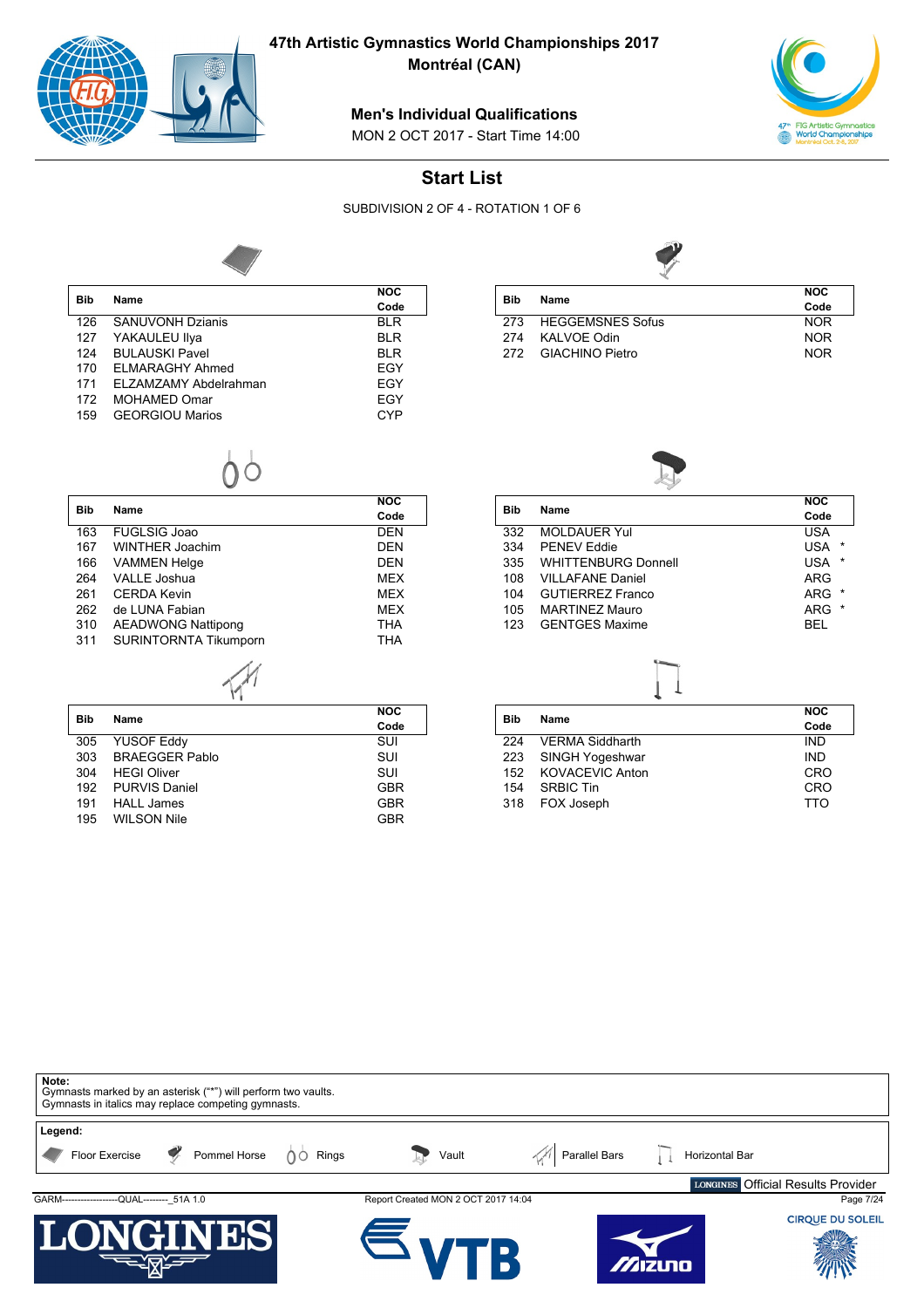

 $\overline{\phantom{a}}$ 

**47th Artistic Gymnastics World Championships 2017**

**Montréal (CAN)**

# 47<sup>th</sup> FIG Artistic Gymnastics<br>World Championships<br>Montréal Oct. 2-8, 2017

# **Men's Individual Qualifications**

MON 2 OCT 2017 - Start Time 14:30



SUBDIVISION 2 OF 4 - ROTATION 2 OF 6

**NOC Code**



| <b>Bib</b> |                     | <b>NOC</b> |
|------------|---------------------|------------|
|            | Name                | Code       |
|            | 223 SINGH Yogeshwar | <b>IND</b> |
| 224        | VERMA Siddharth     | <b>IND</b> |
|            | 318 FOX Joseph      | <b>TTO</b> |

| Bib | Name                    | <b>NOC</b> |
|-----|-------------------------|------------|
|     |                         | Code       |
| 126 | <b>SANUVONH Dzianis</b> | <b>BLR</b> |
| 125 | LIKHOVITSKIY Andrey     | <b>BLR</b> |
| 172 | <b>MOHAMED Omar</b>     | EGY        |
| 171 | ELZAMZAMY Abdelrahman   | EGY        |
| 170 | ELMARAGHY Ahmed         | EGY        |
| 159 | <b>GEORGIOU Marios</b>  | CYP        |
|     |                         |            |



| <b>Bib</b> | Name                    | <b>NOC</b><br>Code |
|------------|-------------------------|--------------------|
| 273        | <b>HEGGEMSNES Sofus</b> | <b>NOR</b>         |
| 274        | <b>KALVOE Odin</b>      | <b>NOR</b>         |
| 213        | NG Kiu Chung            | HKG                |
| 272        | <b>GIACHINO Pietro</b>  | <b>NOR</b>         |

332 MOLDAUER Yul USA<br>330 KIMBLE Marvin USA 330 KIMBLE Marvin USA

103 AREAN Andres Alejandro **ARG ARG 108 VILLAFANE Daniel** 

123 GENTGES Maxime BEL 335 WHITTENBURG Donnell USA

MARTINEZ ERAZUN Osvaldo

VILLAFANE Daniel

| Bib | <b>Name</b>               | <b>NOC</b>      |
|-----|---------------------------|-----------------|
|     |                           | Code            |
| 164 | <b>RIISBERG Christian</b> | <b>DEN</b>      |
| 167 | WINTHER Joachim           | <b>DEN</b>      |
| 261 | CERDA Kevin               | <b>MEX</b>      |
| 262 | de I UNA Fabian           | MEX             |
| 264 | <b>VALLE Joshua</b>       | MFX             |
| 310 | <b>AEADWONG Nattipong</b> | *<br><b>THA</b> |
| 163 | <b>FUGLSIG Joao</b>       | $\star$<br>DEN  |
|     |                           |                 |
|     |                           | <b>NOC</b>      |

| Bib |                       | <b>NOC</b> |
|-----|-----------------------|------------|
|     | Name                  | Code       |
| 305 | <b>YUSOF Eddy</b>     | SUI        |
| 303 | <b>BRAEGGER Pablo</b> | SUI        |
| 190 | <b>FRASER Joe</b>     | <b>GBR</b> |
| 191 | <b>HALL James</b>     | <b>GBR</b> |
| 195 | <b>WILSON Nile</b>    | <b>GBR</b> |
| 304 | <b>HEGI Oliver</b>    | SUI        |
|     |                       |            |

| Note:<br>Gymnasts marked by an asterisk ("*") will perform two vaults.<br>Gymnasts in italics may replace competing gymnasts. |                                     |                                                     |  |  |
|-------------------------------------------------------------------------------------------------------------------------------|-------------------------------------|-----------------------------------------------------|--|--|
| Legend:                                                                                                                       |                                     |                                                     |  |  |
| $\bullet$<br>Pommel Horse<br>Floor Exercise<br>Rings<br>$\bigcap$                                                             | Parallel Bars<br>Vault              | Horizontal Bar                                      |  |  |
|                                                                                                                               |                                     | <b>Official Results Provider</b><br><b>LONGINES</b> |  |  |
| GARM---------------------QUAL--------- 51A 1.0                                                                                | Report Created MON 2 OCT 2017 14:04 | Page 8/24                                           |  |  |
| LONGIN<br><b>1351</b>                                                                                                         |                                     | <b>CIRQUE DU SOLEIL</b>                             |  |  |
|                                                                                                                               |                                     | <i>M</i> izulo                                      |  |  |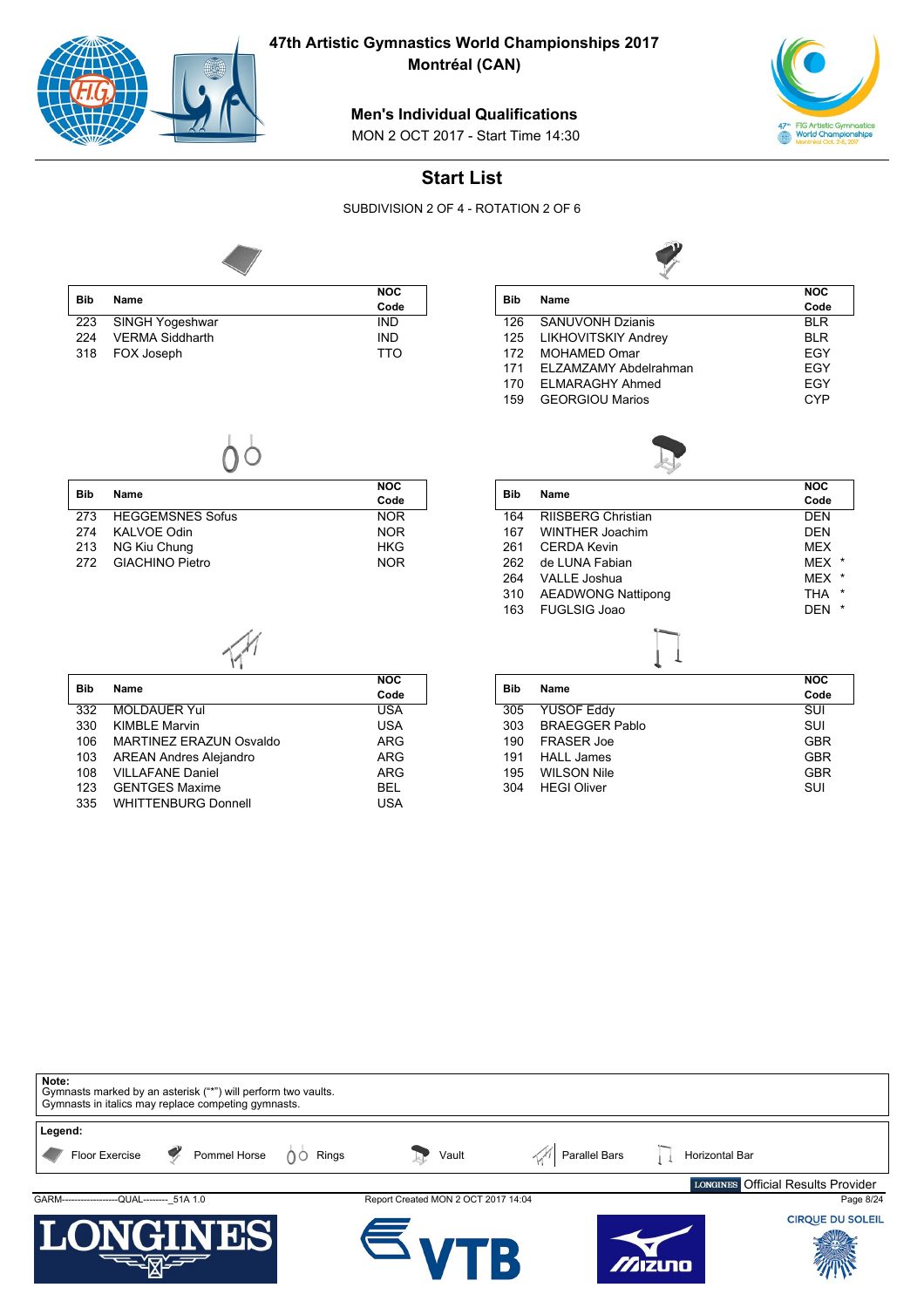

CERDA Kevin

FUGLSIG Joao

**47th Artistic Gymnastics World Championships 2017**

**Montréal (CAN)**

#### **Men's Individual Qualifications**

MON 2 OCT 2017 - Start Time 15:00



**NOC Code**

# **Start List**

SUBDIVISION 2 OF 4 - ROTATION 3 OF 6

**Bib Name**

SINGH Yogeshwar



221 BAHADUR Dhan IND 156 VLAHEK Jakov CRO<br>153 SELIGMAN Robert CRO 153 SELIGMAN Robert CRO<br>155 UDE Filip 155 UDE Filip CRC<br>
318 FOX Joseph CRC CONSULTION CRC FOX Joseph TTC<br>
VERMA Siddharth 
IND 224 VERMA Siddharth IND<br>223 SINGH Yoqeshwar IND

 $\blacksquare$ 

| <b>Bib</b> | Name                  | <b>NOC</b> |
|------------|-----------------------|------------|
|            |                       | Code       |
| 305        | <b>YUSOF Eddy</b>     | SUI        |
| 191        | <b>HALL James</b>     | <b>GBR</b> |
| 195        | <b>WILSON Nile</b>    | <b>GBR</b> |
| 194        | <b>WHITLOCK Max</b>   | <b>GBR</b> |
| 303        | <b>BRAEGGER Pablo</b> | SUI        |
|            |                       |            |



| Bib | Name                    | <b>NOC</b><br>Code |
|-----|-------------------------|--------------------|
| 126 | <b>SANUVONH Dzianis</b> | BI R               |
| 170 | ELMARAGHY Ahmed         | EGY                |
| 171 | ELZAMZAMY Abdelrahman   | EGY                |
| 173 | <b>7AHRAN Ali</b>       | <b>FGY</b>         |
| 159 | <b>GEORGIOU Marios</b>  | CYP                |
|     | 127 YAKAULEU IIya       | RI R               |

167 WINTHER Joachim DEN<br>164 VALLE Joshua DEN MEX 264 VALLE Joshua MEX<br>261 CERDA Kevin MEX MEX

262 de LUNA Fabian MEX<br>163 FUGLSIG Joao MEX DEN

166 VAMMEN Helge DEN

**NOC Code**

| <b>NOC</b><br>Code |
|--------------------|
| <b>NOR</b>         |
| <b>HKG</b>         |
| <b>GUA</b>         |
| <b>NOR</b>         |
| <b>NOR</b>         |
|                    |



| <b>Bib</b> | Name                    | <b>NOC</b> |
|------------|-------------------------|------------|
|            |                         | Code       |
| 332        | <b>MOLDAUER Yul</b>     | <b>USA</b> |
| 104        | <b>GUTIERREZ Franco</b> | <b>ARG</b> |
| 108        | <b>VILLAFANE Daniel</b> | <b>ARG</b> |
| 106        | MARTINEZ ERAZUN Osvaldo | <b>ARG</b> |
| 123        | <b>GENTGES Maxime</b>   | BEL        |
| 331        | <b>MIKULAK Samuel</b>   | USA        |
| 330        | <b>KIMBLE Marvin</b>    | USA        |
|            |                         |            |

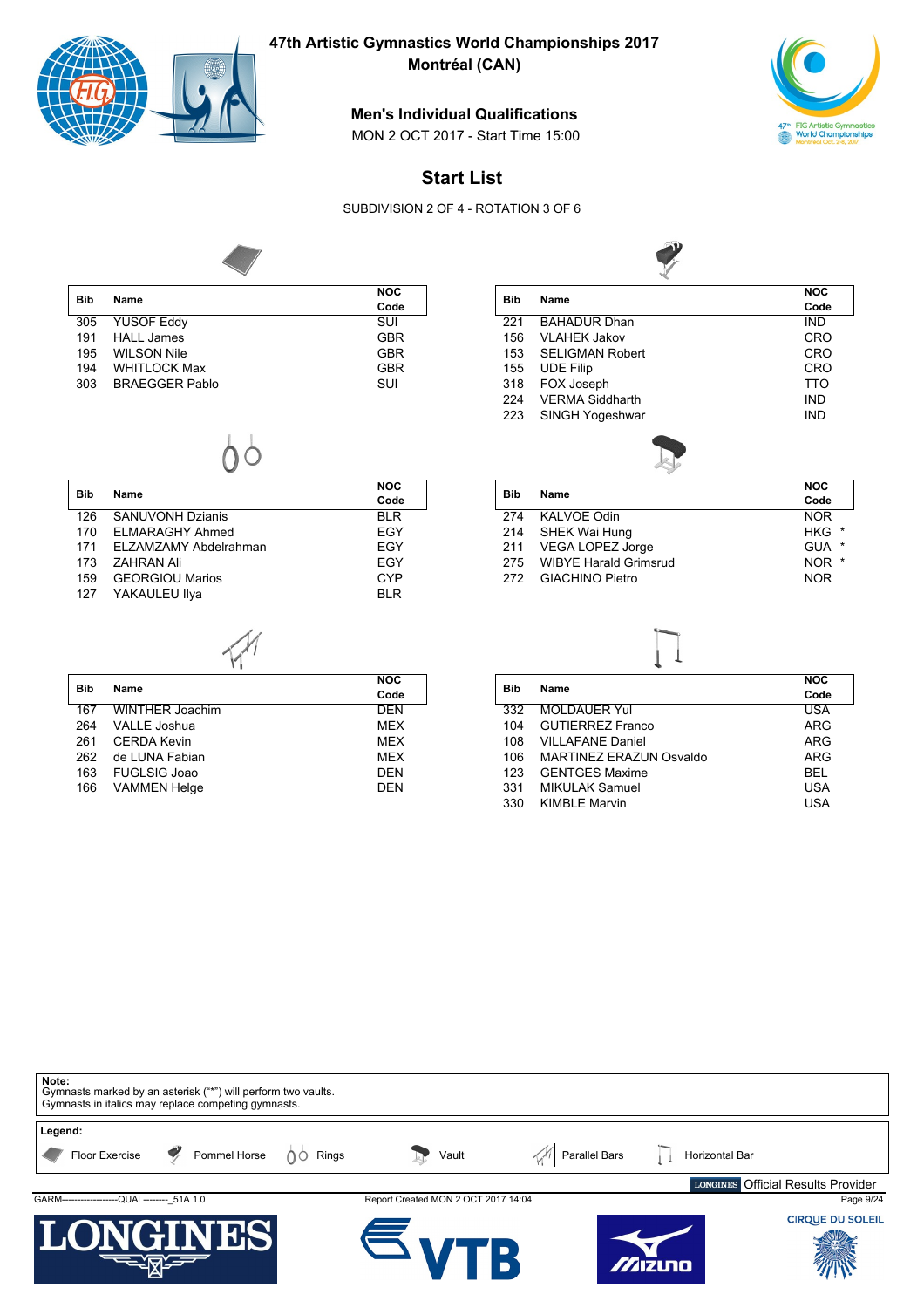

GIACHINO Pietro

**47th Artistic Gymnastics World Championships 2017**

**Montréal (CAN)**

#### **Men's Individual Qualifications**

MON 2 OCT 2017 - Start Time 15:30



# **Start List**

SUBDIVISION 2 OF 4 - ROTATION 4 OF 6

**NOC Code**



| <b>Bib</b> | Name                          | <b>NOC</b> |
|------------|-------------------------------|------------|
|            |                               | Code       |
| 108        | <b>VILLAFANE Daniel</b>       | ARG        |
| 103        | <b>AREAN Andres Alejandro</b> | ARG        |
| 105        | MARTINEZ Mauro                | ARG        |
| 123        | <b>GENTGES Maxime</b>         | <b>BEL</b> |
| 332        | <b>MOLDAUER Yul</b>           | <b>USA</b> |
| 335        | <b>WHITTENBURG Donnell</b>    | <b>USA</b> |
| 334        | <b>PFNFV Fddie</b>            | <b>USA</b> |
|            |                               |            |

| Bib | Name                | <b>NOC</b><br>Code |
|-----|---------------------|--------------------|
|     | 318 FOX Joseph      | TTO                |
|     | 222 PATRA Rakesh    | <b>IND</b>         |
|     | 223 SINGH Yogeshwar | <b>IND</b>         |
| 224 | VERMA Siddharth     | <b>IND</b>         |

274 KALVOE Odin NOR<br>275 WIBYE Harald Grimsrud NOR 275 WIBYE Harald Grimsrud<br>272 GIACHINO Pietro NOR

| Bib |                       | <b>NOC</b> |
|-----|-----------------------|------------|
|     | Name                  | Code       |
| 191 | <b>HALL James</b>     | <b>GBR</b> |
| 195 | <b>WILSON Nile</b>    | <b>GBR</b> |
| 194 | <b>WHITLOCK Max</b>   | <b>GBR</b> |
| 303 | <b>BRAEGGER Pablo</b> | SUI        |
| 305 | <b>YUSOF Eddy</b>     | SUI        |
| 304 | <b>HEGI Oliver</b>    | SUI        |
|     |                       |            |



|     |                        | <b>NOC</b> |
|-----|------------------------|------------|
| Bib | <b>Name</b>            | Code       |
| 171 | FI ZAMZAMY Abdelrahman | EGY        |
| 170 | FI MARAGHY Ahmed       | EGY        |
| 172 | MOHAMED Omar           | EGY        |
| 159 | <b>GEORGIOU Marios</b> | CYP        |
| 126 | SANUVONH Dzianis       | <b>BLR</b> |
| 127 | YAKAULEU IIya          | BI R<br>*  |
| 124 | <b>BULAUSKI Pavel</b>  | BI R<br>*  |
|     |                        |            |

|     | Name                         | <b>NOC</b> |
|-----|------------------------------|------------|
| Bib |                              | Code       |
| 263 | ROJO Francisco               | <b>MEX</b> |
| 262 | de LUNA Fabian               | <b>MEX</b> |
| 261 | <b>CERDA Kevin</b>           | <b>MEX</b> |
| 311 | <b>SURINTORNTA Tikumporn</b> | <b>THA</b> |
| 163 | <b>FUGLSIG Joao</b>          | <b>DEN</b> |
| 167 | WINTHER Joachim              | <b>DFN</b> |
| 162 | <b>BUUS Jacob</b>            | DFN        |

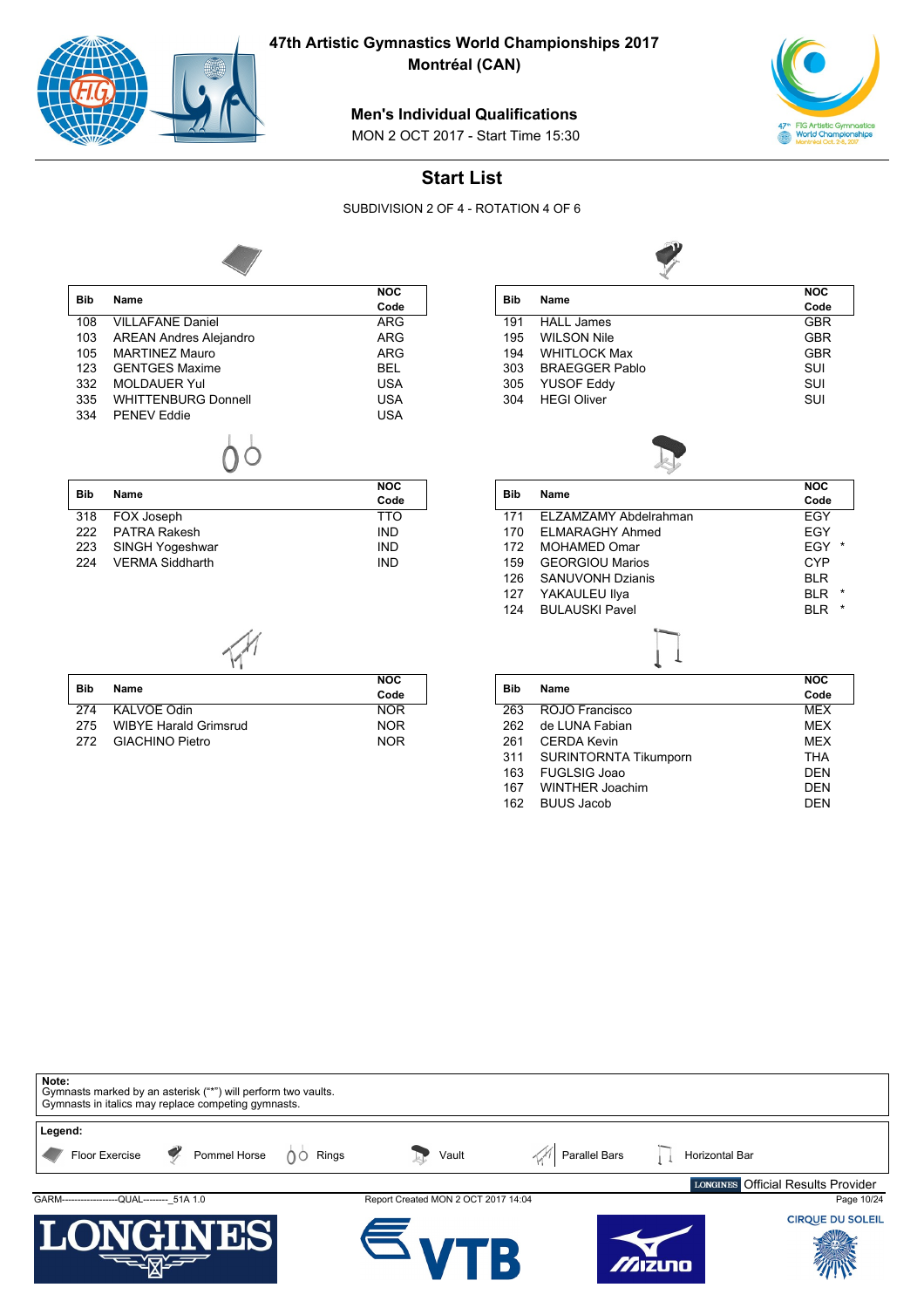

**Montréal (CAN)**

#### **Men's Individual Qualifications**

MON 2 OCT 2017 - Start Time 16:00



**NOC**

┓

# **Start List**

SUBDIVISION 2 OF 4 - ROTATION 5 OF 6



|            |                           | <b>NOC</b> |
|------------|---------------------------|------------|
| <b>Bib</b> | Name                      | Code       |
| 264        | <b>VALLE Joshua</b>       | MEX        |
| 263        | ROJO Francisco            | <b>MEX</b> |
| 310        | <b>AEADWONG Nattipong</b> | THA        |
| 311        | SURINTORNTA Tikumporn     | THA        |
| 163        | <b>FUGLSIG Joao</b>       | <b>DEN</b> |
| 165        | <b>RYDBERG Kasper</b>     | <b>DEN</b> |
| 164        | <b>RIISBERG Christian</b> | DEN        |
| 261        | <b>CERDA Kevin</b>        | MEX        |
|            |                           |            |
| <b>Bib</b> | Name                      | <b>NOC</b> |
|            |                           | Code       |
| $\sqrt{2}$ | 111100011111              | $\sim$ nn  |

| Bib | Name                 | Code       |
|-----|----------------------|------------|
| 195 | WILSON Nile          | <b>GBR</b> |
|     | 193 TULLOCH Courtney | <b>GBR</b> |
| 303 | BRAEGGER Pablo       | SUI        |
|     | 305 YUSOF Eddy       | SUI        |
|     |                      |            |

| Bib |                               | <b>NOC</b> |
|-----|-------------------------------|------------|
|     | Name                          | Code       |
| 103 | <b>AREAN Andres Alejandro</b> | ARG        |
| 104 | GUTIFRRFZ Franco              | ARG        |
| 123 | <b>GENTGES Maxime</b>         | <b>BEL</b> |
| 332 | <b>MOLDAUER Yul</b>           | USA        |
| 330 | <b>KIMBLE Marvin</b>          | USA        |
| 333 | NADDOUR Alexander             | USA        |
| 108 | <b>VILLAFANE Daniel</b>       | ARG        |



|            |                        | <b>NOC</b> |   |
|------------|------------------------|------------|---|
| <b>Bib</b> | Name                   | Code       |   |
|            | 318 FOX Joseph         | <b>TTO</b> |   |
| 224        | <b>VERMA Siddharth</b> | <b>IND</b> | * |
| 223        | SINGH Yogeshwar        | <b>IND</b> | * |
|            |                        |            |   |



| Bib | Name                    | <b>NOC</b> |
|-----|-------------------------|------------|
|     |                         | Code       |
| 172 | MOHAMED Omar            | <b>FGY</b> |
| 171 | ELZAMZAMY Abdelrahman   | <b>FGY</b> |
| 159 | <b>GEORGIOU Marios</b>  | CYP        |
| 126 | <b>SANUVONH Dzianis</b> | <b>BIR</b> |
| 170 | ELMARAGHY Ahmed         | FGY        |



| Bib | Name                         | <b>NOC</b> |
|-----|------------------------------|------------|
|     |                              | Code       |
| 274 | KAI VOF Odin                 | NOR.       |
| 275 | <b>WIBYE Harald Grimsrud</b> | NOR.       |
| 272 | <b>GIACHINO Pietro</b>       | <b>NOR</b> |

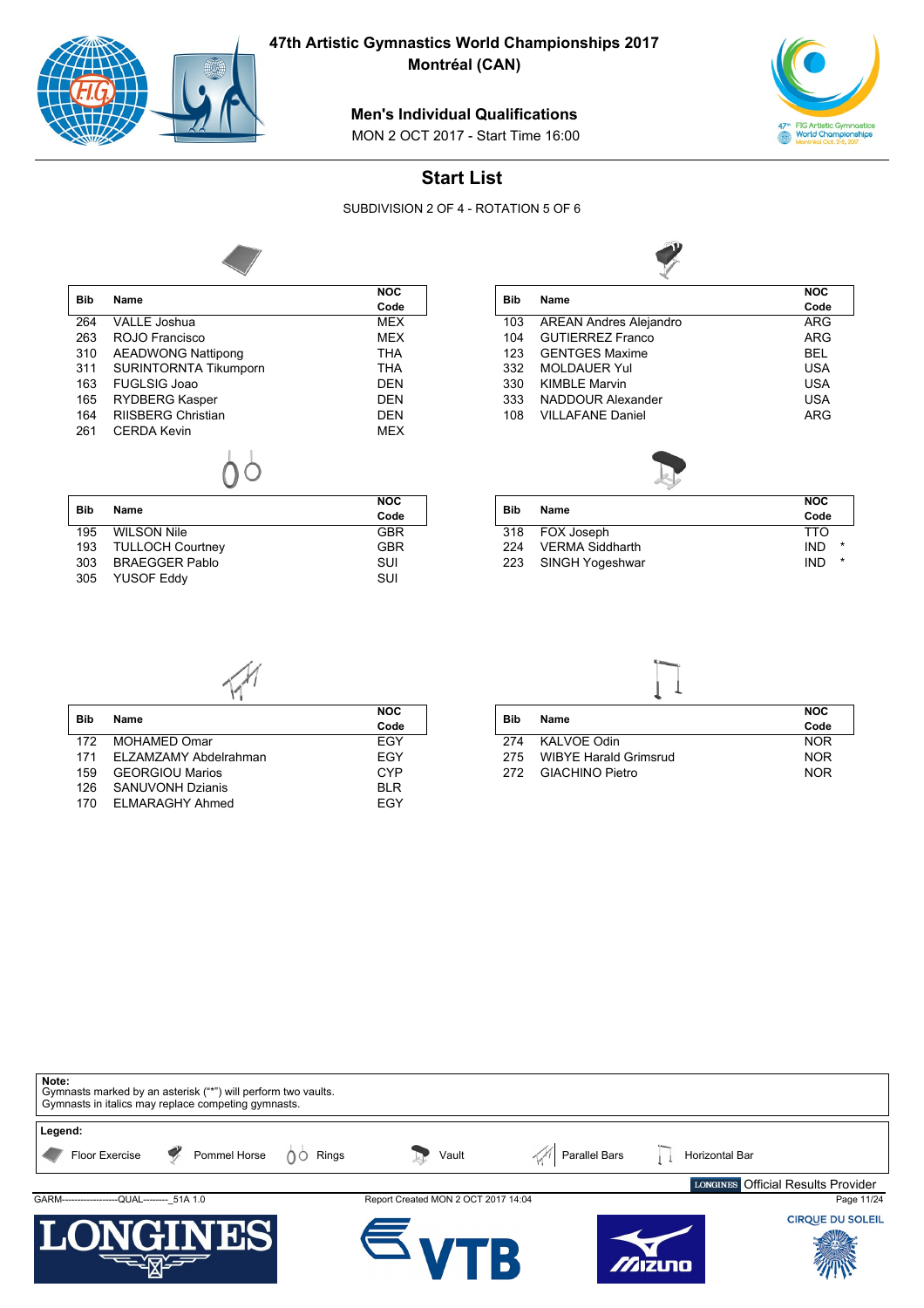

**Montréal (CAN)**

#### **Men's Individual Qualifications**

MON 2 OCT 2017 - Start Time 16:30



# **Start List**

SUBDIVISION 2 OF 4 - ROTATION 6 OF 6



| <b>Bib</b> | Name                 | <b>NOC</b> |
|------------|----------------------|------------|
|            |                      | Code       |
|            | 211 VEGA LOPEZ Jorge | <b>GUA</b> |
|            | 273 HEGGEMSNES Sofus | <b>NOR</b> |
| 274        | <b>KALVOE Odin</b>   | <b>NOR</b> |
|            | 272 GIACHINO Pietro  | <b>NOR</b> |

| Bib | Name                      | <b>NOC</b> |
|-----|---------------------------|------------|
|     |                           | Code       |
| 262 | de LUNA Fabian            | <b>MEX</b> |
| 310 | <b>AEADWONG Nattipong</b> | <b>THA</b> |
| 163 | <b>FUGLSIG Joao</b>       | DEN        |
| 167 | WINTHER Joachim           | DEN        |
| 166 | <b>VAMMEN Helge</b>       | DEN        |
| 261 | CERDA Kevin               | <b>MEX</b> |
| 264 | VALLE Joshua              | <b>MFX</b> |
|     |                           |            |
|     |                           | NOC        |

| <b>Bib</b> | Name                       | <b>NOC</b> |
|------------|----------------------------|------------|
|            |                            | Code       |
| 106        | MARTINEZ ERAZUN Osvaldo    | ARG        |
| 123        | <b>GENTGES Maxime</b>      | BEL        |
| 332        | <b>MOLDAUER Yul</b>        | USA        |
| 335        | <b>WHITTENBURG Donnell</b> | USA        |
| 333        | NADDOUR Alexander          | USA        |
| 107        | <b>MOLINARI Federico</b>   | ARG        |
| 108        | VII I AFANF Daniel         | ARG        |
|            |                            |            |
|            |                            | NOC        |
| <b>Bib</b> | Name                       |            |

 $0^{\circ}$ 

| Bib  | Name                   | Code       |
|------|------------------------|------------|
|      | 318 FOX Joseph         | <b>TTO</b> |
| 224  | <b>VERMA Siddharth</b> | <b>IND</b> |
| 222. | <b>PATRA Rakesh</b>    | <b>IND</b> |
|      | 223 SINGH Yogeshwar    | <b>IND</b> |
|      |                        |            |

| Bib | Name                  | <b>NOC</b><br>Code |
|-----|-----------------------|--------------------|
| 195 | <b>WILSON Nile</b>    | GBR                |
| 303 | <b>BRAEGGER Pablo</b> | SUI                |
| 305 | YUSOF Eddy            | SUI                |
|     |                       |                    |



| <b>Bib</b> |                         | <b>NOC</b> |
|------------|-------------------------|------------|
|            | Name                    | Code       |
| 172        | MOHAMED Omar            | <b>FGY</b> |
| 159        | <b>GEORGIOU Marios</b>  | CYP        |
| 126        | <b>SANUVONH Dzianis</b> | BI R       |
| 171        | ELZAMZAMY Abdelrahman   | FGY        |
| 170        | <b>ELMARAGHY Ahmed</b>  | FGY        |
|            |                         |            |

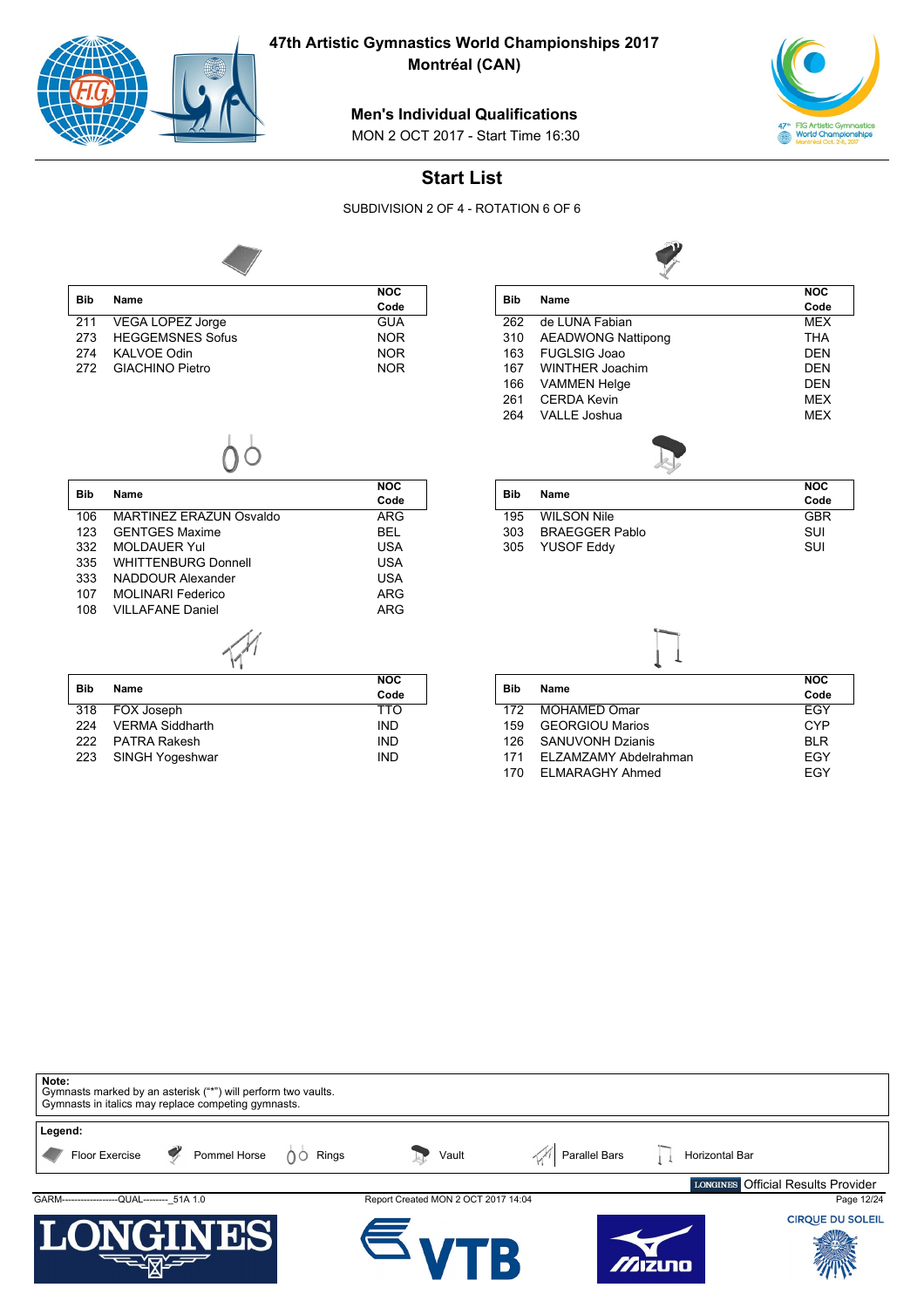

**Montréal (CAN)**

#### **Men's Individual Qualifications**

MON 2 OCT 2017 - Start Time 18:00



# **Start List**

SUBDIVISION 3 OF 4 - ROTATION 1 OF 6



| <b>Bib</b> | Name                  | <b>NOC</b> |
|------------|-----------------------|------------|
|            |                       | Code       |
|            | 142 LIN Chaopan       | <b>CHN</b> |
|            | 145 XIAO Ruoteng      | <b>CHN</b> |
| 135        | CLAY Zachary          | CAN        |
| 136        | <b>COURNOYER Rene</b> | CAN        |
| 138        | <b>MORGAN Scott</b>   | CAN        |
|            |                       |            |

| $\overline{O}$ |
|----------------|
|                |

|            |                        | <b>NOC</b> |
|------------|------------------------|------------|
| <b>Bib</b> | Name                   | Code       |
| 244        | SHIRAI Kenzo           | <b>JPN</b> |
| 246        | <b>UCHIMURA Kohei</b>  | JPN        |
| 245        | <b>TANIGAWA Wataru</b> | JPN.       |

| <b>Bib</b> | Name                     | <b>NOC</b> |
|------------|--------------------------|------------|
|            |                          | Code       |
| 299        | <b>NAGORNYY Nikita</b>   | <b>RUS</b> |
| 295        | <b>BEI YAVSKIY David</b> | <b>RUS</b> |
| 297        | <b>ELTCOV Sergei</b>     | <b>RUS</b> |
| 218        | <b>KARDOS Botond</b>     | <b>HUN</b> |
| 219        | <b>SELMECZI Bank</b>     | <b>HUN</b> |
| 217        | <b>KALLAI Zoltan</b>     | <b>HUN</b> |
| 258        | <b>TRAMS Rihards</b>     | LAT        |
|            |                          |            |
| <b>Bib</b> | Name                     | <b>NOC</b> |
|            |                          | Code       |

| --- | .                    | Code             |
|-----|----------------------|------------------|
|     | 121 AGHARZAYEV Murad | A7F              |
| 197 | KUZOVKOV Konstantin  | GFO <sup>*</sup> |
|     | 196 GOVOROV Dmitrii  | GFO *            |
|     |                      |                  |



| <b>Bib</b> | Name                 | <b>NOC</b> |
|------------|----------------------|------------|
|            |                      | Code       |
| 285        | ROMERO Diogo         | <b>POR</b> |
| 284        | ALMEIDA Bernardo     | <b>POR</b> |
| 283        | <b>ALMEIDA Simao</b> | <b>POR</b> |
| 187        | <b>FRASCA Loris</b>  | <b>FRA</b> |
| 185        | <b>AUGIS Axel</b>    | <b>FRA</b> |

| <b>Bib</b> | Name                     | <b>NOC</b> |
|------------|--------------------------|------------|
|            |                          | Code       |
| 175        | LOPEZ Ruben              | <b>ESP</b> |
| 176        | PLATA RODRIGUEZ Joel     | <b>ESP</b> |
| 174        | <b>ABAD Nestor</b>       | <b>ESP</b> |
| 293        | URSACHE Alexandru Andrei | ROU        |
| 289        | COTUNA Vlad Bogdan       | ROU        |
| 291        | GROZA Andrei Ioan        | ROU        |
| 168        | NIN REYES Audrys         | DOM        |
|            |                          |            |

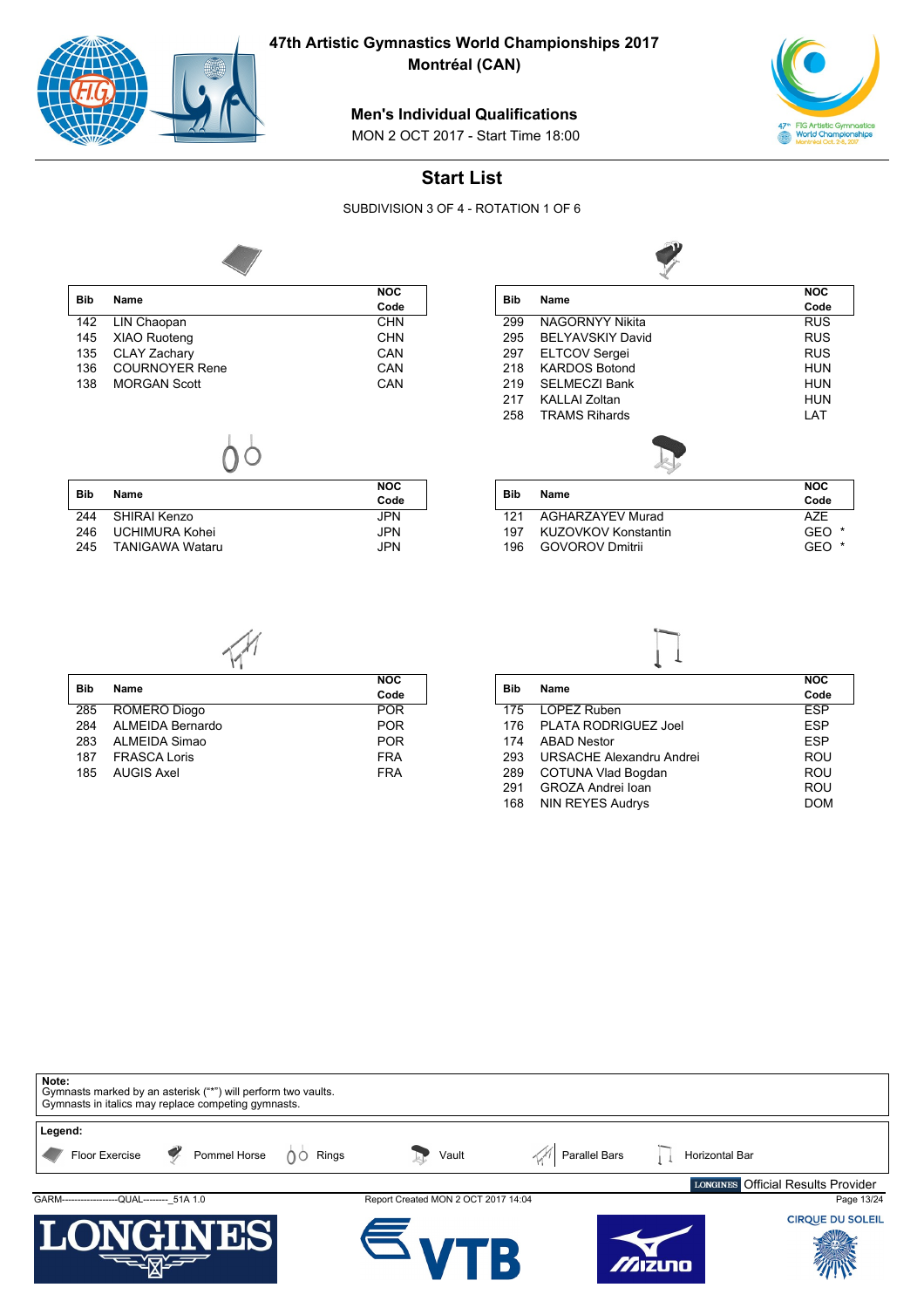

 $\overline{\phantom{a}}$ 

**47th Artistic Gymnastics World Championships 2017**

**Montréal (CAN)**

#### **Men's Individual Qualifications**

MON 2 OCT 2017 - Start Time 18:30



**NOC**

# **Start List**

SUBDIVISION 3 OF 4 - ROTATION 2 OF 6

**Bib Name**



|            |                             | <b>NOC</b> |
|------------|-----------------------------|------------|
| <b>Bib</b> | Name                        | Code       |
| 175        | LOPEZ Ruben                 | <b>ESP</b> |
| 176        | PLATA RODRIGUEZ Joel        | <b>ESP</b> |
| 288        | <b>BATAGA Cristian Ioan</b> | <b>ROU</b> |
| 289        | COTUNA Vlad Bogdan          | <b>ROU</b> |
| 174        | <b>ABAD Nestor</b>          | <b>ESP</b> |
|            |                             |            |

|            |                         | <b>NOC</b> |
|------------|-------------------------|------------|
| <b>Bib</b> | Name                    | Code       |
| 295        | <b>BELYAVSKIY David</b> | <b>RUS</b> |
| 299        | NAGORNYY Nikita         | <b>RUS</b> |
| 218        | <b>KARDOS Botond</b>    | <b>HUN</b> |
| 216        | <b>DUDAS Norbert</b>    | <b>HUN</b> |
| 258        | <b>TRAMS Rihards</b>    | I AT       |
| 294        | <b>ABLIAZIN Denis</b>   | <b>RUS</b> |
|            |                         |            |

| <b>Bib</b> |                         | <b>NOC</b> |
|------------|-------------------------|------------|
|            | Name                    | Code       |
| 247        | JANTYKOV Yerbol         | KA7        |
| 248        | <b>KARIMI Milad</b>     | KA7        |
| 121        | <b>AGHARZAYEV Murad</b> | A7F        |
| 197        | KUZOVKOV Konstantin     | GEO        |
| 196        | <b>GOVOROV Dmitrii</b>  | GEO        |
| 250        | <b>MUSSAYEV Akim</b>    | KA7        |
|            |                         |            |

| вю         | name                       | Code                  |
|------------|----------------------------|-----------------------|
| 142        | LIN Chaopan                | <b>CHN</b>            |
| 145        | <b>XIAO Ruoteng</b>        | <b>CHN</b>            |
| 139        | PAYNE Jackson              | CAN                   |
| 135        | <b>CLAY Zachary</b>        | CAN                   |
| 140        | <b>PELLERIN Thierry</b>    | CAN                   |
| 144        | WENG Hao                   | <b>CHN</b>            |
|            |                            |                       |
| <b>Bib</b> | Name                       | <b>NOC</b>            |
|            |                            | Code                  |
| 113        | <b>MASON STEPHENS Clay</b> | $\star$<br>AUS        |
| 116        | <b>REMKES Christopher</b>  | *<br>AUS              |
| 244        | SHIRAI Kenzo               | $\star$<br>JPN        |
| 246        | <b>UCHIMURA Kohei</b>      | JPN                   |
| 241        | ASATO Keisuke              | $\star$<br><b>JPN</b> |



|     | Name             | <b>NOC</b> |
|-----|------------------|------------|
| Bib |                  | Code       |
|     | 285 ROMERO Diogo | <b>POR</b> |
| 284 | ALMEIDA Bernardo | <b>POR</b> |
| 187 | FRASCA Loris     | <b>FRA</b> |
|     | 186 BOULET Edgar | <b>FRA</b> |
|     | 185 AUGIS Axel   | <b>FRA</b> |
|     |                  |            |

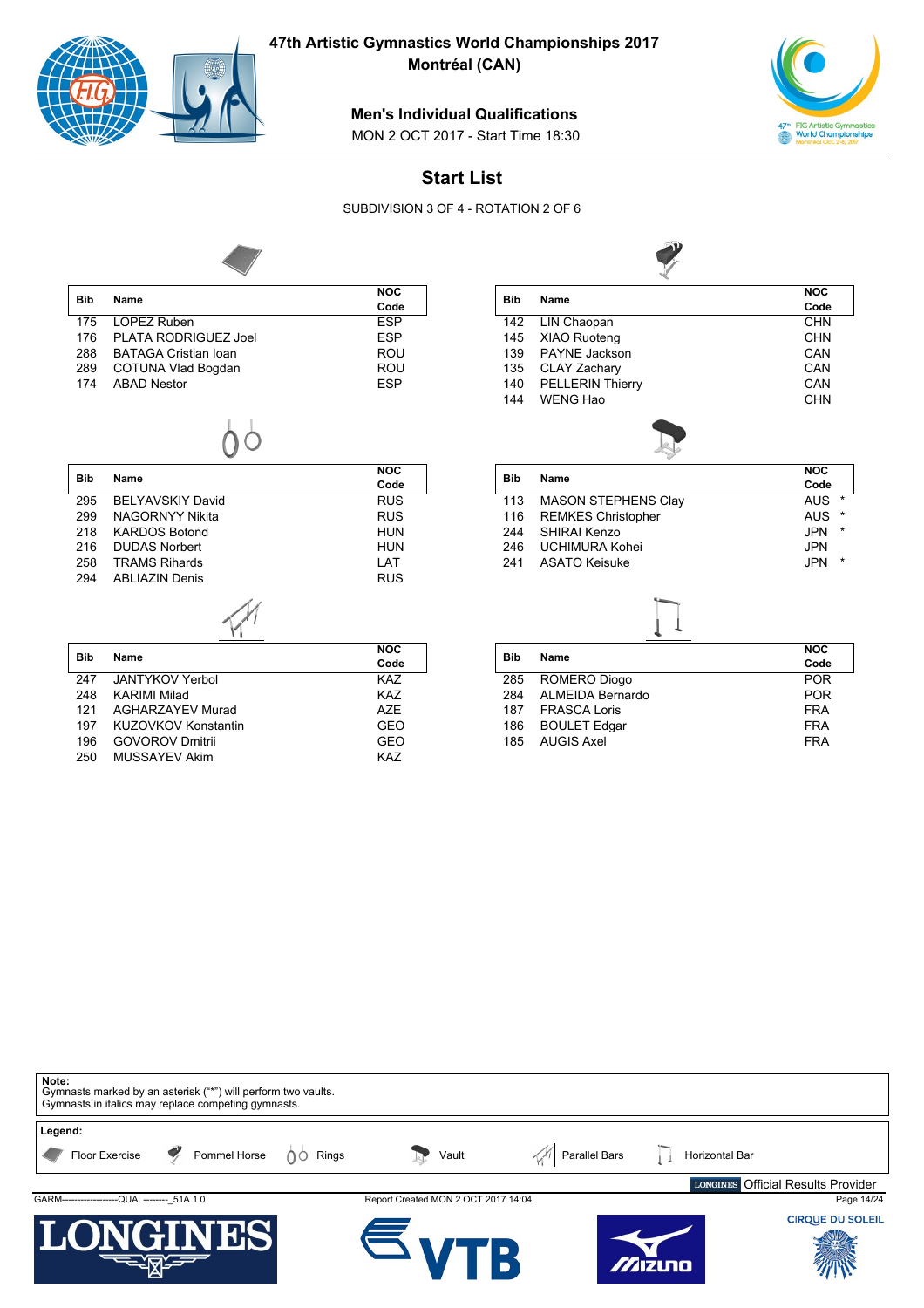

**Montréal (CAN)**

#### **Men's Individual Qualifications**

MON 2 OCT 2017 - Start Time 19:00



# **Start List**

SUBDIVISION 3 OF 4 - ROTATION 3 OF 6



| <b>Bib</b> | Name                | <b>NOC</b> |
|------------|---------------------|------------|
|            |                     | Code       |
| 284        | ALMEIDA Bernardo    | <b>POR</b> |
| 186        | <b>BOULET Edgar</b> | <b>FRA</b> |
| 301        | <b>KLAVORA Rok</b>  | <b>SLO</b> |
| 283        | ALMEIDA Simao       | <b>POR</b> |

| <b>Bib</b> | Name                  | <b>NOC</b> |  |
|------------|-----------------------|------------|--|
|            |                       | Code       |  |
| 142        | LIN Chaopan           | <b>CHN</b> |  |
| 135        | <b>CLAY Zachary</b>   | CAN        |  |
| 136        | <b>COURNOYER Rene</b> | CAN        |  |
| 138        | <b>MORGAN Scott</b>   | CAN        |  |
| 145        | <b>XIAO Ruoteng</b>   | <b>CHN</b> |  |
| 143        | LIU Yang              | <b>CHN</b> |  |
|            |                       |            |  |

| <b>Bib</b> |                            | <b>NOC</b> |
|------------|----------------------------|------------|
|            | Name                       | Code       |
| 113        | <b>MASON STEPHENS Clay</b> | <b>AUS</b> |
| 244        | SHIRAI Kenzo               | <b>JPN</b> |
| 246        | <b>UCHIMURA Kohei</b>      | <b>JPN</b> |
| 245        | <b>TANIGAWA Wataru</b>     | <b>JPN</b> |
| 114        | <b>MERCIECA Michael</b>    | <b>AUS</b> |
| 115        | <b>MORGANS Mitchell</b>    | AUS        |

|     |                                 | <b>NOC</b> |
|-----|---------------------------------|------------|
| Bib | Name                            | Code       |
| 175 | LOPEZ Ruben                     | <b>ESP</b> |
| 289 | COTUNA Vlad Bogdan              | ROU        |
| 293 | <b>URSACHE Alexandru Andrei</b> | ROU        |
| 288 | <b>BATAGA Cristian Ioan</b>     | ROU        |
| 176 | PLATA RODRIGUEZ Joel            | <b>ESP</b> |
| 177 | <b>TALLON FERNANDEZ Alberto</b> | <b>FSP</b> |
|     |                                 |            |



| Bib | <b>Name</b>             | <b>NOC</b><br>Code    |
|-----|-------------------------|-----------------------|
| 295 | <b>BELYAVSKIY David</b> | <b>RUS</b>            |
| 218 | <b>KARDOS Botond</b>    | <b>HUN</b>            |
| 258 | <b>TRAMS Rihards</b>    | I AT<br>*             |
| 299 | NAGORNYY Nikita         | <b>RUS</b><br>$\star$ |
| 296 | DALALOYAN Artur         | <b>RUS</b>            |



|     |                         | <b>NOC</b> |
|-----|-------------------------|------------|
| Bib | <b>Name</b>             | Code       |
| 247 | JANTYKOV Yerbol         | KA7        |
| 121 | <b>AGHARZAYEV Murad</b> | A7F        |
| 197 | KUZOVKOV Konstantin     | GFO        |
| 196 | <b>GOVOROV Dmitrii</b>  | GEO        |
| 248 | <b>KARIMI Milad</b>     | KA7        |
|     |                         |            |

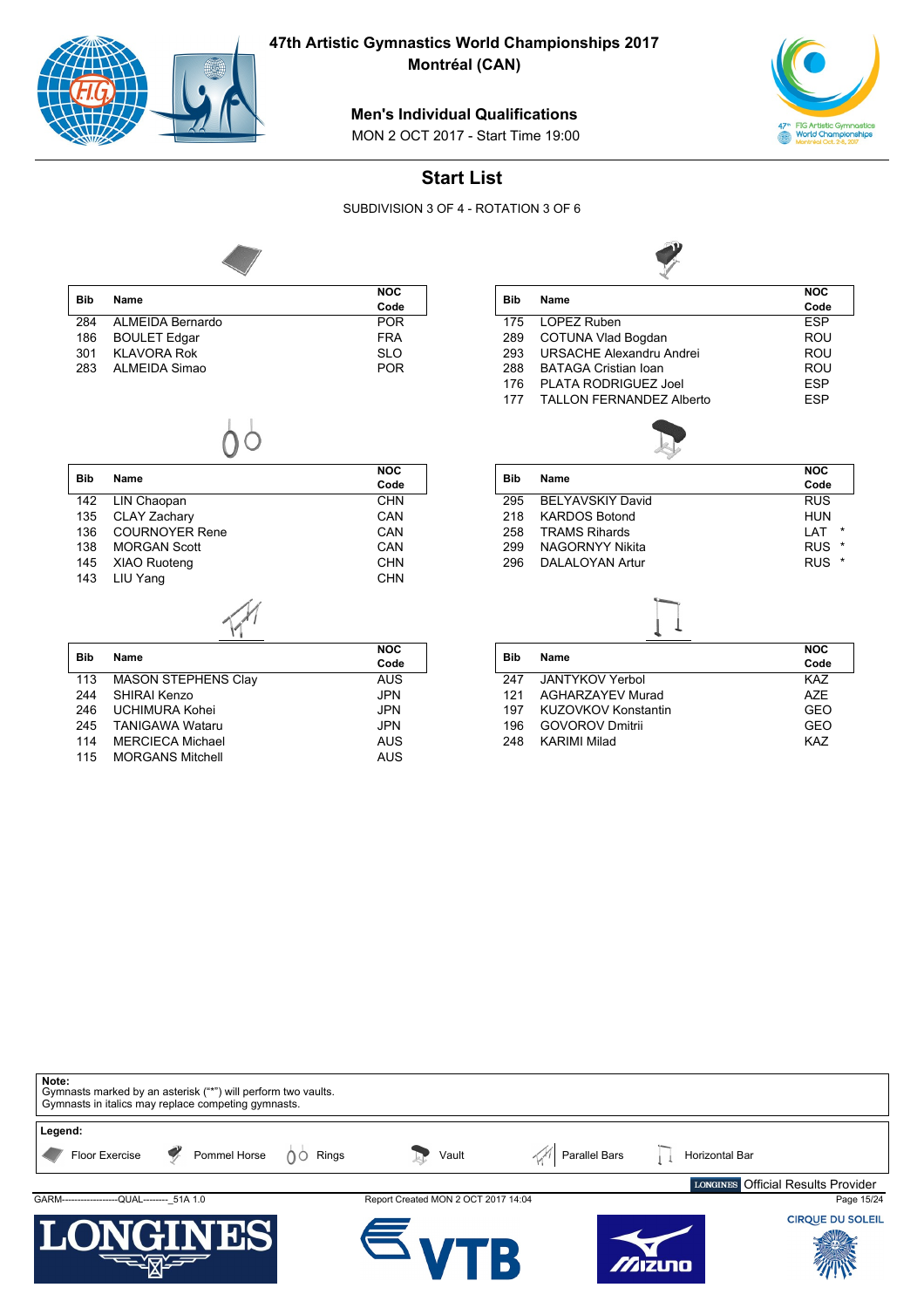

**Montréal (CAN)**

#### **Men's Individual Qualifications**

MON 2 OCT 2017 - Start Time 19:30



# **Start List**

SUBDIVISION 3 OF 4 - ROTATION 4 OF 6



| <b>Bib</b> | Name                       | <b>NOC</b> |
|------------|----------------------------|------------|
|            |                            | Code       |
| 121        | <b>AGHARZAYEV Murad</b>    | A7F        |
| 196        | <b>GOVOROV Dmitrii</b>     | GEO        |
| 197        | <b>KUZOVKOV Konstantin</b> | GEO        |
| 250        | <b>MUSSAYEV Akim</b>       | <b>KAZ</b> |
| 248        | <b>KARIMI Milad</b>        | KA7        |
|            |                            |            |

|     | Name                            | <b>NOC</b> |
|-----|---------------------------------|------------|
| Bib |                                 | Code       |
| 292 | <b>MUNTEAN Andrei Vasile</b>    | ROU        |
| 289 | <b>COTUNA Vlad Bogdan</b>       | ROU        |
| 288 | <b>BATAGA Cristian Ioan</b>     | ROU        |
| 175 | LOPEZ Ruben                     | <b>ESP</b> |
| 176 | PLATA RODRIGUEZ Joel            | <b>ESP</b> |
| 177 | <b>TALLON FERNANDEZ Alberto</b> | <b>ESP</b> |
|     |                                 |            |

|                         | <b>NOC</b>  |
|-------------------------|-------------|
|                         | Code        |
| <b>DUDAS Norbert</b>    | <b>HUN</b>  |
| <b>KARDOS Botond</b>    | <b>HUN</b>  |
| <b>TRAMS Rihards</b>    | LAT         |
| <b>ELTCOV Sergei</b>    | <b>RUS</b>  |
| <b>NAGORNYY Nikita</b>  | <b>RUS</b>  |
| <b>BELYAVSKIY David</b> | <b>RUS</b>  |
|                         | <b>Name</b> |

|            |                         | <b>NOC</b> |
|------------|-------------------------|------------|
| <b>Bib</b> | Name                    | Code       |
| 188        | <b>HRIMECHE Zachari</b> | <b>FRA</b> |
| 187        | <b>FRASCA Loris</b>     | <b>FRA</b> |
| 189        | <b>TOMMASONE Cyril</b>  | <b>FRA</b> |
| 300        | <b>BERTONCELJ Saso</b>  | <b>SLO</b> |
| 284        | ALMEIDA Bernardo        | <b>POR</b> |
| 285        | <b>ROMERO Diogo</b>     | <b>POR</b> |
|            |                         |            |

| Bib | Name                   | <b>NOC</b>     |
|-----|------------------------|----------------|
|     |                        | Code           |
|     | 135 CLAY Zachary       | CAN            |
| 136 | <b>COURNOYER Rene</b>  | CAN<br>$\star$ |
| 265 | JAMIYANKHUU Nomondalai | MGL            |
|     | 145 XIAO Ruoteng       | <b>CHN</b>     |
|     | 142 LIN Chaopan        | CHN            |
|     |                        |                |

| <b>Bib</b> |                         | <b>NOC</b> |
|------------|-------------------------|------------|
|            | Name                    | Code       |
| 244        | SHIRAI Kenzo            | <b>JPN</b> |
| 246        | <b>UCHIMURA Kohei</b>   | <b>JPN</b> |
| 243        | MIYACHI Hidetaka        | <b>JPN</b> |
| 114        | <b>MERCIECA Michael</b> | <b>AUS</b> |
| 115        | <b>MORGANS Mitchell</b> | <b>AUS</b> |
| 112        | <b>BULL Tyson</b>       | <b>AUS</b> |
|            |                         |            |

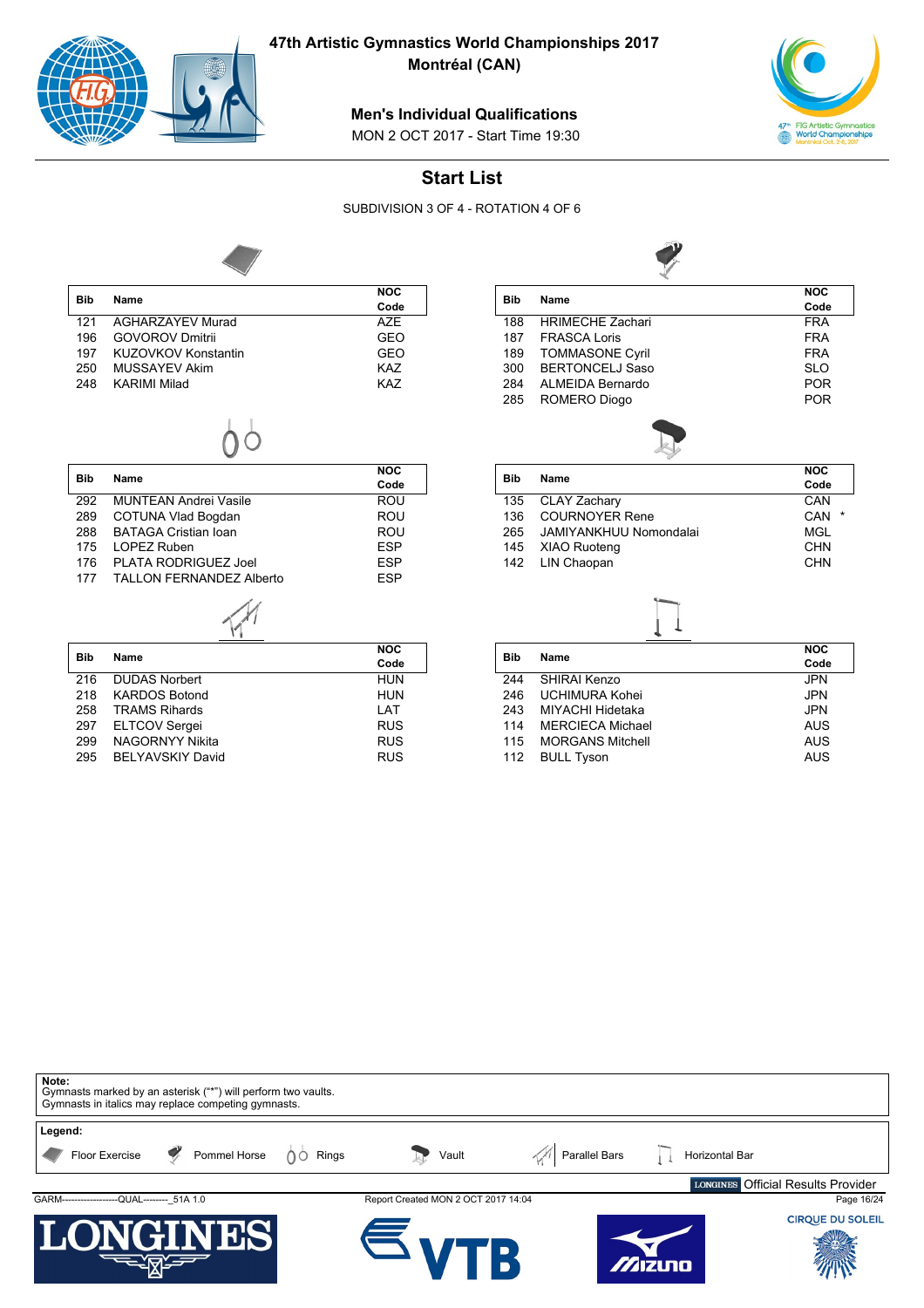

**Montréal (CAN)**

#### **Men's Individual Qualifications**

MON 2 OCT 2017 - Start Time 20:00



#### **Start List**

SUBDIVISION 3 OF 4 - ROTATION 5 OF 6



| <b>Bib</b> | Name                       | <b>NOC</b> |
|------------|----------------------------|------------|
|            |                            | Code       |
| 246        | <b>UCHIMURA Kohei</b>      | <b>JPN</b> |
| 245        | <b>TANIGAWA Wataru</b>     | <b>JPN</b> |
| 113        | <b>MASON STEPHENS Clay</b> | AUS        |
| 116        | <b>REMKES Christopher</b>  | AUS        |
| 244        | SHIRAI Kenzo               | <b>JPN</b> |
|            |                            |            |

| Bib | Name             | <b>NOC</b><br>Code |
|-----|------------------|--------------------|
|     | 187 FRASCA Loris | <b>FRA</b>         |
| 184 | AIT SAID Samir   | <b>FRA</b>         |
| 283 | ALMEIDA Simao    | <b>POR</b>         |
| 284 | ALMEIDA Bernardo | <b>POR</b>         |

| Bib | Name                    | <b>NOC</b> |
|-----|-------------------------|------------|
|     |                         | Code       |
| 121 | AGHARZAYEV Murad        | A7F        |
| 197 | KUZOVKOV Konstantin     | GEO        |
| 196 | <b>GOVOROV Dmitrii</b>  | GEO        |
| 250 | <b>MUSSAYEV Akim</b>    | KA7        |
| 251 | <b>NARMETOV Daulet</b>  | KA7        |
| 249 | <b>KURBANOV Nariman</b> | <b>KAZ</b> |
| 122 | <b>TALAS Bence</b>      | A7F        |
|     |                         |            |



| Bib | Name                        | <b>NOC</b> |
|-----|-----------------------------|------------|
|     |                             | Code       |
| 289 | COTUNA Vlad Bogdan          | ROU        |
| 288 | <b>BATAGA Cristian Ioan</b> | ROU<br>*   |
| 168 | <b>NIN REYES Audrys</b>     | <b>DOM</b> |
| 175 | LOPEZ Ruben                 | <b>ESP</b> |
| 176 | PLATA RODRIGUEZ Joel        | <b>ESP</b> |
| 290 | <b>DRAGULESCU Marian</b>    | ROU<br>*   |
|     |                             |            |

| <b>Bib</b> | Name                  | <b>NOC</b> |
|------------|-----------------------|------------|
|            |                       | Code       |
| 135        | <b>CLAY Zachary</b>   | CAN        |
| 136        | <b>COURNOYER Rene</b> | CAN        |
| 145        | <b>XIAO Ruoteng</b>   | <b>CHN</b> |
| 142        | LIN Chaopan           | <b>CHN</b> |
| 147        | ZOU Jingyuan          | <b>CHN</b> |
| 139        | <b>PAYNE Jackson</b>  | CAN        |

| <b>Bib</b> | Name                     | <b>NOC</b> |
|------------|--------------------------|------------|
|            |                          | Code       |
| 215        | <b>BONCSER Krisztian</b> | HUN        |
| 218        | KARDOS Botond            | <b>HUN</b> |
| 258        | <b>TRAMS Rihards</b>     | I AT       |
| 299        | NAGORNYY Nikita          | <b>RUS</b> |
| 295        | <b>BELYAVSKIY David</b>  | <b>RUS</b> |
| 298        | <b>IGNATYEV Nikita</b>   | <b>RUS</b> |
| 220        | <b>VECSERNYES David</b>  | HUN        |

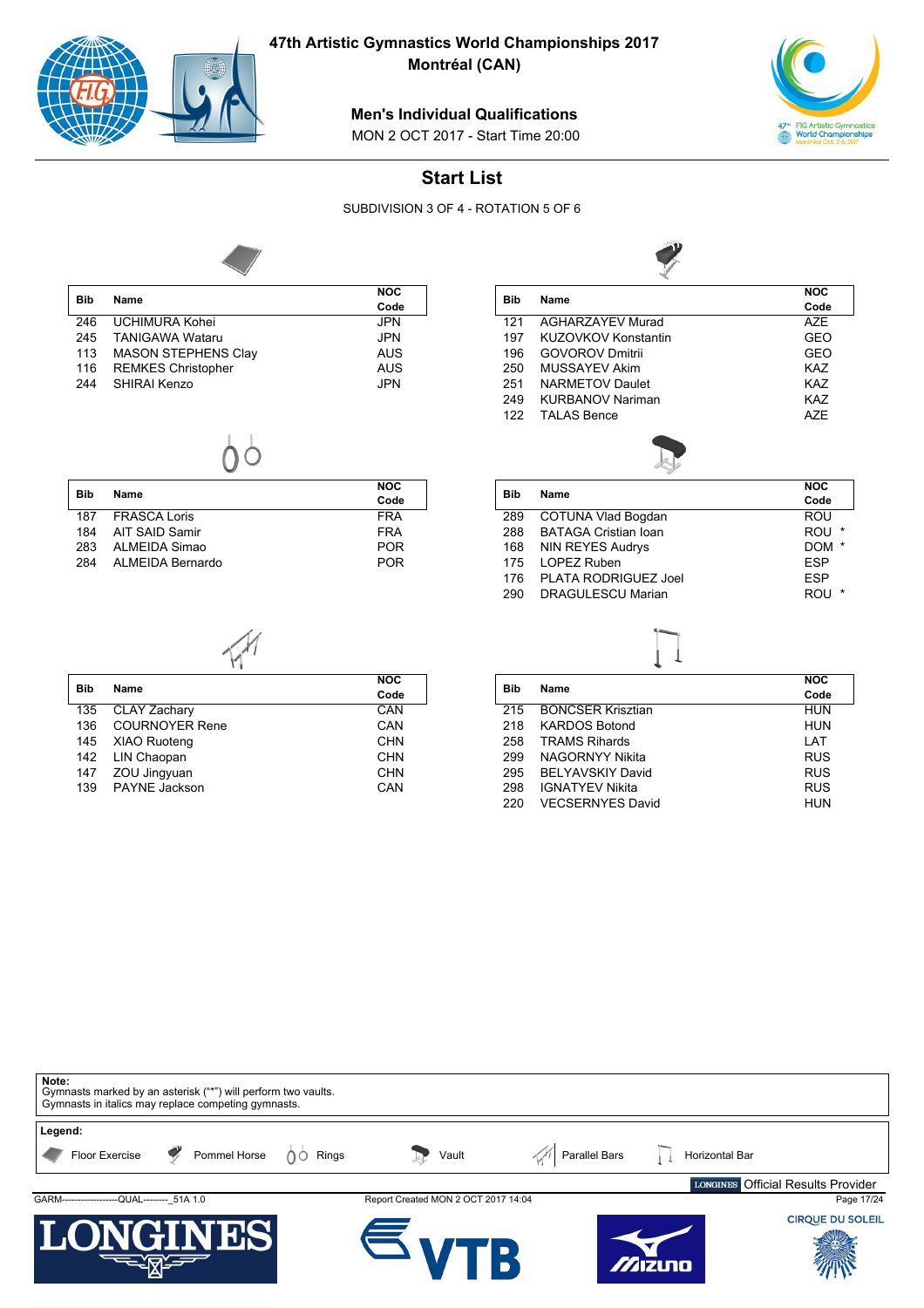

196 GOVOROV Dmitrii

TALAS Bence

**47th Artistic Gymnastics World Championships 2017**

**Montréal (CAN)**

#### **Men's Individual Qualifications**

MON 2 OCT 2017 - Start Time 20:30



# **Start List**

SUBDIVISION 3 OF 4 - ROTATION 6 OF 6

**NOC** Code<br>GEO



| <b>Bib</b> | Name                     | <b>NOC</b> |
|------------|--------------------------|------------|
|            |                          | Code       |
| 215        | <b>BONCSER Krisztian</b> | <b>HUN</b> |
| 258        | <b>TRAMS Rihards</b>     | LAT        |
| 299        | NAGORNYY Nikita          | <b>RUS</b> |
| 295        | <b>BELYAVSKIY David</b>  | <b>RUS</b> |
| 296        | DALALOYAN Artur          | <b>RUS</b> |
| 218        | <b>KARDOS Botond</b>     | <b>HUN</b> |
|            |                          |            |

197 KUZOVKOV Konstantin GEO 121 AGHARZAYEV Murad<br>122 TALAS Bence **AZE** 

∩∩

|                           | <b>NOC</b> |
|---------------------------|------------|
|                           | Code       |
| <b>KAMEYAMA Kohei</b>     | <b>JPN</b> |
| <b>MERCIECA Michael</b>   | <b>AUS</b> |
| <b>REMKES Christopher</b> | <b>AUS</b> |
| SHIRAI Kenzo              | <b>JPN</b> |
| <b>UCHIMURA Kohei</b>     | JPN.       |
|                           | Name       |



| Bib | Name             | <b>NOC</b><br>Code |
|-----|------------------|--------------------|
| 187 | FRASCA Loris     | $\star$<br>FRA     |
| 284 | ALMEIDA Bernardo | <b>POR</b>         |
| 188 | HRIMECHE Zachari | <b>FRA</b><br>*    |

| <b>Bib</b> | Name                    | <b>NOC</b> |
|------------|-------------------------|------------|
|            |                         | Code       |
| 291        | GROZA Andrei Ioan       | <b>ROU</b> |
| 168        | <b>NIN REYES Audrys</b> | <b>DOM</b> |
| 175        | LOPEZ Ruben             | <b>ESP</b> |
| 176        | PLATA RODRIGUEZ Joel    | <b>ESP</b> |
| 174        | <b>ABAD Nestor</b>      | <b>ESP</b> |

292 MUNTEAN Andrei Vasile **ROU** 289 COTUNA Vlad Bogdan ROU



|            | Name                | <b>NOC</b> |  |
|------------|---------------------|------------|--|
| <b>Bib</b> |                     | Code       |  |
|            | 135 CLAY Zachary    | CAN        |  |
|            | 145 XIAO Ruoteng    | <b>CHN</b> |  |
|            | 146 ZHANG Chenglong | <b>CHN</b> |  |
|            | 142 LIN Chaopan     | <b>CHN</b> |  |
|            | 139 PAYNE Jackson   | CAN        |  |
| 137        | LYTWYN Kevin        | CAN        |  |
|            |                     |            |  |

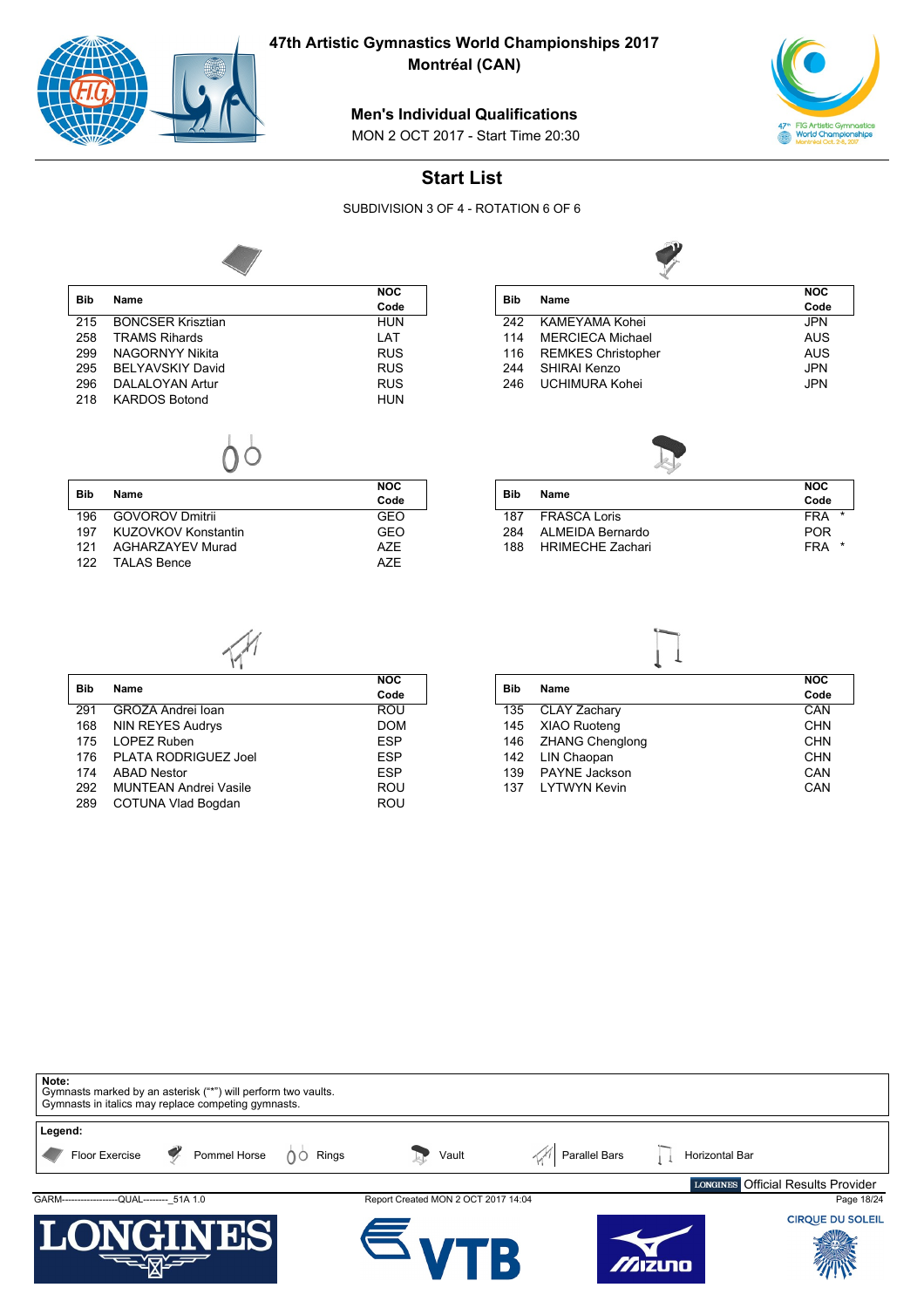

 $\Gamma$ 

**47th Artistic Gymnastics World Championships 2017**

**Montréal (CAN)**

#### **Men's Individual Qualifications**

TUE 3 OCT 2017 - Start Time 10:00



# **Start List**

SUBDIVISION 4 OF 4 - ROTATION 1 OF 6



| <b>Bib</b> |                        | <b>NOC</b> |
|------------|------------------------|------------|
|            | Name                   | Code       |
| 276        | <b>BUTLER Scott</b>    | N71        |
| 280        | <b>PHILLIPS Callum</b> | <b>NZL</b> |
| 278        | <b>ELLIS Kyleab</b>    | <b>NZL</b> |
| 130        | SOUZA Caio             | <b>BRA</b> |
| 129        | <b>MARIANO Arthur</b>  | <b>BRA</b> |
|            |                        |            |

| Code |
|------|

| <b>Bib</b> |                        | <b>NOC</b> |
|------------|------------------------|------------|
|            | Name                   | Code       |
| 253        | JO Yeonggwang          | KOR        |
|            | 257 YUN Jinseong       | KOR        |
| 252        | <b>BAE Garam</b>       | <b>KOR</b> |
| 259        | <b>KUZMICKAS Tomas</b> | LTU        |
| 260        | <b>TVOROGAL Robert</b> | I TU       |
| 240        | ALSQOUR Adham          | .IOR       |

|                         | <b>NOC</b> |
|-------------------------|------------|
|                         | Code       |
| DEURLOO Bart            | <b>NED</b> |
| de VRIES Boudewijn      | <b>NED</b> |
| <b>SCHMIDT Casimir</b>  | <b>NED</b> |
| <b>MCCLENAGHAN Rhys</b> | IRI        |
|                         | Name       |



|     |                               | <b>NOC</b> |
|-----|-------------------------------|------------|
| Bib | Name                          | Code       |
| 120 | <b>KRANZLMUELLER Severin</b>  | AUT        |
| 149 | CALVO Carlos                  | COL        |
| 150 | CALVO MORENO Jossimar Orlando | COL        |

| Bib | Name                 | <b>NOC</b> |  |  |
|-----|----------------------|------------|--|--|
|     |                      | Code       |  |  |
| 178 | <b>CARD Franz</b>    | <b>FIN</b> |  |  |
| 180 | <b>KIRMES Oskar</b>  | <b>FIN</b> |  |  |
| 281 | <b>AGUERO Daniel</b> | <b>PER</b> |  |  |
| 282 | FIGUEROA Jimmy       | <b>PER</b> |  |  |
| 160 | <b>JESSEN David</b>  | CZE.       |  |  |
| 161 | RADOVESNICKY Daniel  | CZE        |  |  |

 $\Box$ 

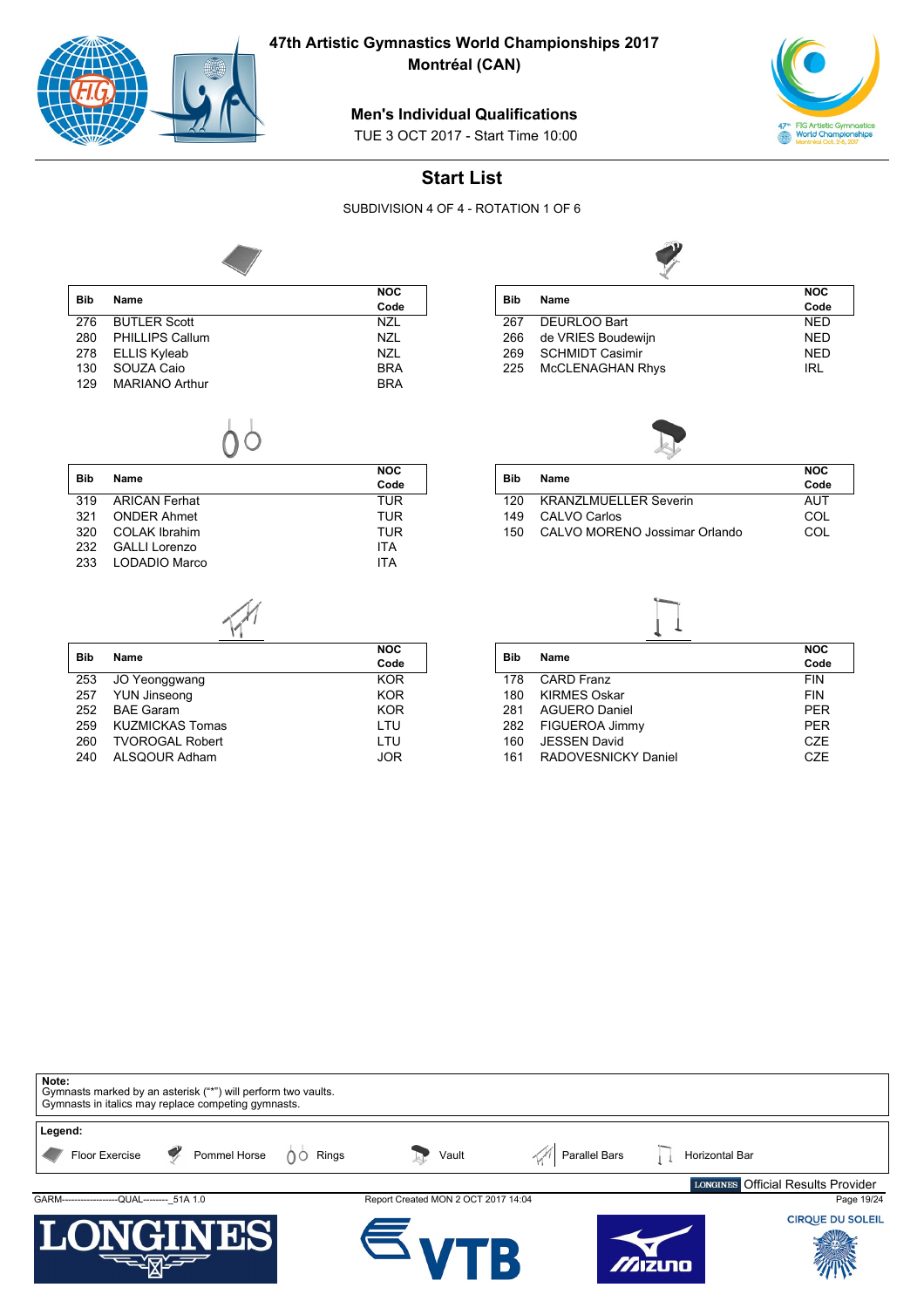

**Bib Name**

**47th Artistic Gymnastics World Championships 2017**

**Montréal (CAN)**

#### **Men's Individual Qualifications**

TUE 3 OCT 2017 - Start Time 10:30



# **Start List**

SUBDIVISION 4 OF 4 - ROTATION 2 OF 6

**NOC Code**

**NOC Code Bib Name**



| Bib |                        | <b>NOC</b> |
|-----|------------------------|------------|
|     | Name                   | Code       |
|     | 277 DYSON Devy         | N71        |
| 280 | <b>PHILLIPS Callum</b> | N71.       |
| 130 | SOUZA Caio             | <b>BRA</b> |



| Bib | Name               | <b>NOC</b><br>Code    |
|-----|--------------------|-----------------------|
| 321 | <b>ONDER Ahmet</b> | TUR                   |
| 319 | ARICAN Ferhat      | TUR                   |
| 232 | GALLI Lorenzo      | <b>ITA</b>            |
| 231 | CINGOLANI Andrea   | <b>ITA</b><br>$\star$ |

| <b>Bib</b> | Name                          | <b>NOC</b> |
|------------|-------------------------------|------------|
|            |                               | Code       |
| 117        | <b>BENDA Alexander</b>        | <b>AUT</b> |
| 120        | <b>KRANZLMUELLER Severin</b>  | <b>AUT</b> |
| 149        | CALVO Carlos                  | COL        |
| 150        | CALVO MORENO Jossimar Orlando | COL        |
| 148        | <b>BOHORQUEZ Kristopher</b>   | COL        |

182 SORAVUO Emil<br>180 KIRMES Oskar FINFIN 180 KIRMES Oskar FIN<br>1982 FIGUEROA Jimmy The Sea FIN 282 FIGUEROA Jimmy PER<br>281 AGUERO Daniel PER 281 AGUERO Daniel PER<br>160 JESSEN David PER CZE 160 JESSEN David CZE 161 RADOVESNICKY Daniel CZE<br>181 SAARENKETO Heikki CHARA FIN

SAARENKETO Heikki

| <b>Bib</b> | <b>Name</b>            | <b>NOC</b> |  |
|------------|------------------------|------------|--|
|            |                        | Code       |  |
| 257        | <b>YUN Jinseong</b>    | <b>KOR</b> |  |
| 252        | <b>BAE Garam</b>       | <b>KOR</b> |  |
| 259        | <b>KUZMICKAS Tomas</b> | LTU        |  |
| 260        | <b>TVOROGAL Robert</b> | LTU        |  |
| 240        | ALSQOUR Adham          | <b>JOR</b> |  |
| 255        | <b>PARK Minsoo</b>     | KOR        |  |
|            |                        |            |  |

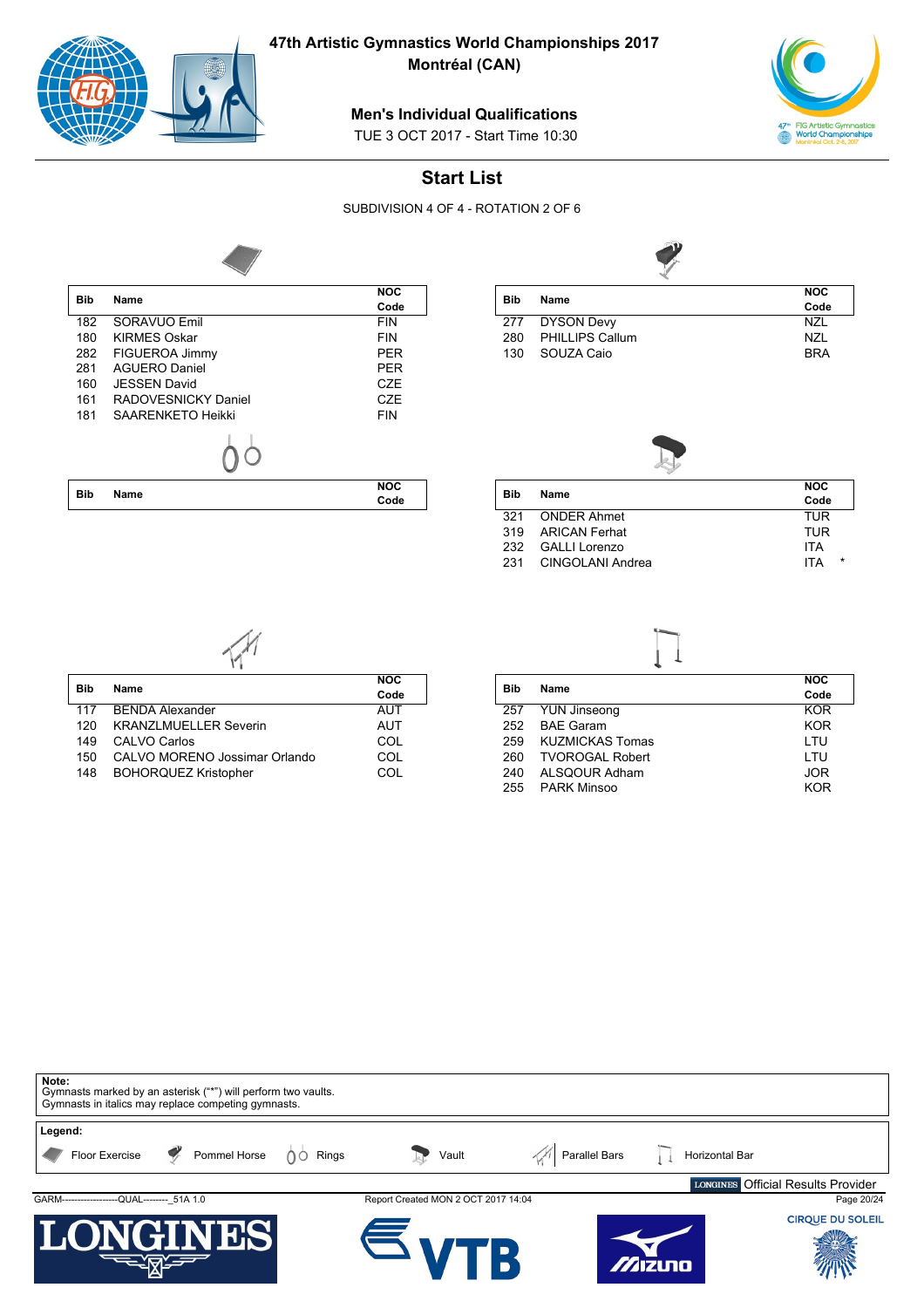

279 KOUDINOV Mikhail

**47th Artistic Gymnastics World Championships 2017**

**Montréal (CAN)**

#### **Men's Individual Qualifications**

TUE 3 OCT 2017 - Start Time 11:00



**Code**

# **Start List**

SUBDIVISION 4 OF 4 - ROTATION 3 OF 6

**NOC** Code<br>NZL



| <b>Bib</b> | Name                   | <b>NOC</b> |  |  |
|------------|------------------------|------------|--|--|
|            |                        | Code       |  |  |
| 252        | <b>BAE Garam</b>       | <b>KOR</b> |  |  |
| 260        | <b>TVOROGAL Robert</b> | LTU        |  |  |
| 259        | <b>KUZMICKAS Tomas</b> | LTU        |  |  |
| 240        | ALSOOUR Adham          | JOR        |  |  |
| 255        | <b>PARK Minsoo</b>     | <b>KOR</b> |  |  |
| 254        | KIM Hansol             | <b>KOR</b> |  |  |
|            |                        |            |  |  |

 $\bigcirc$ 

| Bib | Name                 | <b>NOC</b>      |
|-----|----------------------|-----------------|
|     |                      | Code            |
| 178 | <b>CARD Franz</b>    | <b>FIN</b>      |
| 281 | <b>AGUERO Daniel</b> | <b>PER</b>      |
| 282 | FIGUEROA Jimmy       | <b>PER</b>      |
| 160 | <b>JESSEN David</b>  | CZE             |
| 161 | RADOVESNICKY Daniel  | CZE             |
| 180 | <b>KIRMES Oskar</b>  | <b>FIN</b>      |
| 179 | KANFRVA Juho         | <b>FIN</b>      |
|     |                      |                 |
| Bib |                      | <b>NOC</b>      |
|     | Name                 | <b>A</b> - -1 - |

| 131 ZANETTI Arthur | <b>BRA</b> |
|--------------------|------------|
| 277 DYSON Devy     | <b>NZL</b> |
|                    |            |
|                    |            |
|                    |            |
|                    |            |

130 SOUZA Caio **BRA** 

| <b>Bib</b> | Name                 | <b>NOC</b> |  |
|------------|----------------------|------------|--|
|            |                      | Code       |  |
| 320        | <b>COLAK Ibrahim</b> | <b>TUR</b> |  |
| 232        | <b>GALLI Lorenzo</b> | <b>ITA</b> |  |
| 321        | <b>ONDER Ahmet</b>   | <b>TUR</b> |  |
| 319        | <b>ARICAN Ferhat</b> | <b>TUR</b> |  |

| Bib | <b>Name</b>                   | <b>NOC</b> |  |  |
|-----|-------------------------------|------------|--|--|
|     |                               | Code       |  |  |
| 120 | <b>KRANZLMUELLER Severin</b>  | AUT        |  |  |
| 151 | <b>MARTINEZ MORENO Andres</b> | COL        |  |  |
| 149 | <b>CALVO Carlos</b>           | COL        |  |  |
| 150 | CALVO MORENO Jossimar Orlando | COL        |  |  |
| 117 | <b>BENDA Alexander</b>        | AI JT      |  |  |

 $\Box$ 

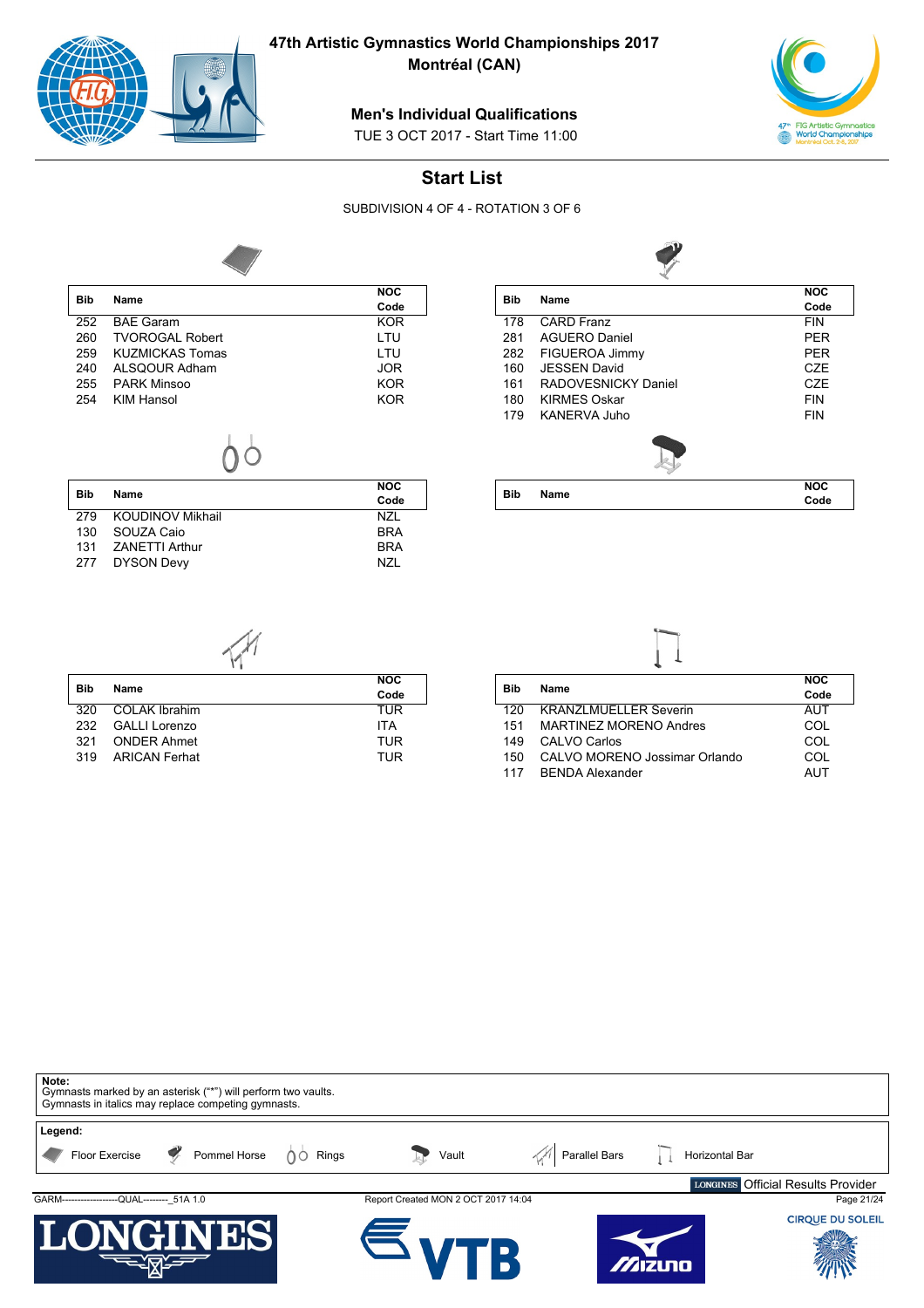

**Montréal (CAN)**

#### **Men's Individual Qualifications**

TUE 3 OCT 2017 - Start Time 11:30



# **Start List**

SUBDIVISION 4 OF 4 - ROTATION 4 OF 6



| <b>Bib</b> | Name                          | <b>NOC</b> |
|------------|-------------------------------|------------|
|            |                               | Code       |
| 149        | CALVO Carlos                  | COL        |
| 150        | CALVO MORENO Jossimar Orlando | COL        |
| 151        | <b>MARTINEZ MORENO Andres</b> | COL        |
| 306        | <b>MICHNAK Slavomir</b>       | <b>SVK</b> |
| 120        | <b>KRANZLMUELLER Severin</b>  | AUT        |
| 117        | <b>BENDA Alexander</b>        | AUT        |
|            |                               |            |

| Name                | <b>NOC</b><br>Code |
|---------------------|--------------------|
| <b>JESSEN David</b> | CZE.               |
| RADOVESNICKY Daniel | CZE.               |
|                     | <b>FIN</b>         |
| <b>KIRMES Oskar</b> | <b>FIN</b>         |
|                     | CARD Franz         |

| Bib | Name                   | <b>NOC</b> |
|-----|------------------------|------------|
|     |                        | Code       |
| 259 | <b>KUZMICKAS Tomas</b> | LTU        |
| 260 | <b>TVOROGAI Robert</b> | LTU        |
| 240 | ALSOOUR Adham          | <b>JOR</b> |
| 239 | ABU AL SOUD Ahmad      | <b>JOR</b> |
| 252 | <b>BAE Garam</b>       | <b>KOR</b> |
| 255 | <b>PARK Minson</b>     | <b>KOR</b> |
| 253 | JO Yeonggwang          | <b>KOR</b> |
|     |                        |            |

| Bib | <b>Name</b>            | <b>NOC</b><br>Code |
|-----|------------------------|--------------------|
| 130 | SOUZA Caio             | <b>BRA</b>         |
| 280 | <b>PHILLIPS Callum</b> | N71.               |
| 278 | ELLIS Kyleab           | $\star$<br>N71     |
| 276 | <b>BUTLER Scott</b>    | *<br>N71           |

|--|--|

|            |                                         | <b>NOC</b> |
|------------|-----------------------------------------|------------|
| <b>Bib</b> | Name                                    | Code       |
| 302        | EKANAYAKE MUDIYANSELAGE Prasad Sam, SRI |            |
| 225        | <b>McCLENAGHAN Rhys</b>                 | IRL        |
|            | 271 ZONDERLAND Epke                     | <b>NED</b> |
| 268        | <b>RIJKEN Frank</b>                     | <b>NED</b> |
| 266        | de VRIES Boudewijn                      | <b>NFD</b> |

|     | -                    |            |
|-----|----------------------|------------|
| Bib |                      | <b>NOC</b> |
|     | Name                 | Code       |
| 232 | <b>GALLI Lorenzo</b> | <b>ITA</b> |
| 319 | <b>ARICAN Ferhat</b> | TUR        |
| 321 | <b>ONDER Ahmet</b>   | TUR        |
| 322 | SAMILOGLU Umit       | TUR        |

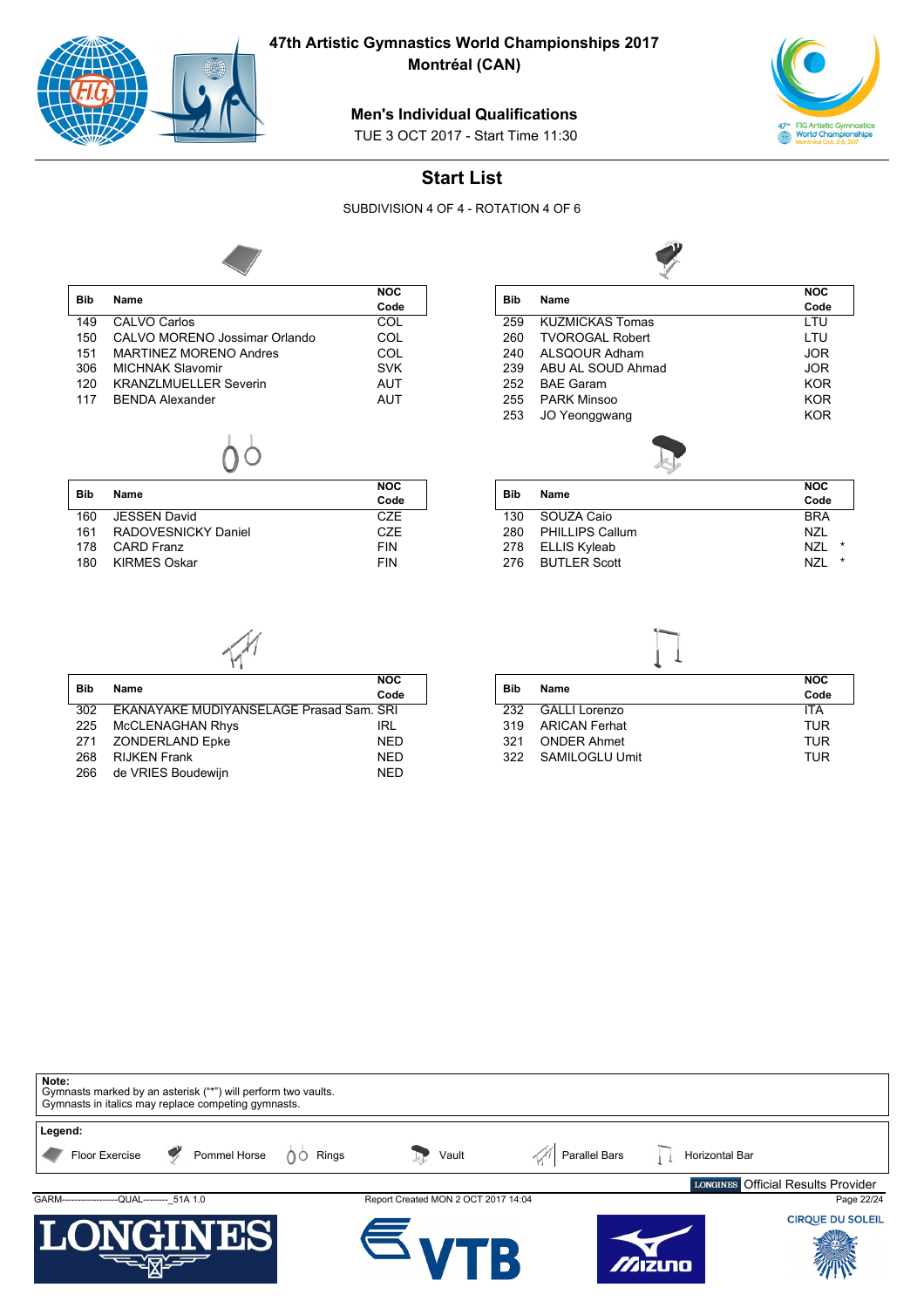

**Montréal (CAN)**

#### **Men's Individual Qualifications**

TUE 3 OCT 2017 - Start Time 12:00



# **Start List**

SUBDIVISION 4 OF 4 - ROTATION 5 OF 6



|            | $\scriptstyle\sim$    |            |
|------------|-----------------------|------------|
|            |                       | <b>NOC</b> |
| <b>Bib</b> | Name                  | Code       |
| 232        | <b>GALLI Lorenzo</b>  | <b>ITA</b> |
| 141        | <b>GONZALEZ Tomas</b> | CHI        |
| 323        | YILMAZ Hamza          | <b>TUR</b> |
| 319        | <b>ARICAN Ferhat</b>  | TUR        |
| 321        | <b>ONDER Ahmet</b>    | <b>TUR</b> |
|            |                       |            |

|--|--|--|

| <b>Bib</b>           | Name                   | NOC        |
|----------------------|------------------------|------------|
|                      |                        | Code       |
| 260                  | <b>TVOROGAL Robert</b> | LTU        |
| 240                  | ALSOOUR Adham          | JOR        |
| 256                  | YANG Hakseon           | <b>KOR</b> |
| 254                  | KIM Hansol             | <b>KOR</b> |
| 252                  | <b>BAE Garam</b>       | <b>KOR</b> |
| 259                  | <b>KUZMICKAS Tomas</b> | LTU        |
|                      |                        |            |
| <b>Bib</b>           | Name                   | <b>NOC</b> |
|                      |                        | Code       |
| $\sim$ $\sim$ $\sim$ | -------                | -- -       |

| 130 SOUZA Caio       | <b>BRA</b> |
|----------------------|------------|
| 280 PHILLIPS Callum  | N71        |
| 277 DYSON Devy       | N71        |
| 279 KOUDINOV Mikhail | N71        |
|                      |            |

|     |                               | <b>NOC</b> |
|-----|-------------------------------|------------|
| Bib | <b>Name</b>                   | Code       |
| 151 | MARTINEZ MORENO Andres        | COL        |
| 149 | CALVO Carlos                  | COL        |
| 306 | <b>MICHNAK Slavomir</b>       | <b>SVK</b> |
| 120 | <b>KRANZLMUELLER Severin</b>  | AUT        |
| 150 | CALVO MORENO Jossimar Orlando |            |



|            |                        | NOC        |         |
|------------|------------------------|------------|---------|
| <b>Bib</b> | Name                   | Code       |         |
| 281        | <b>AGUERO Daniel</b>   | PER        | $\star$ |
| 160        | <b>JESSEN David</b>    | CZE        |         |
| 161        | RADOVESNICKY Daniel    | CZE        |         |
| 183        | <b>TUUHA Tomi</b>      | <b>FIN</b> | $\star$ |
| 180        | <b>KIRMES Oskar</b>    | <b>FIN</b> |         |
| 181        | SAARENKETO Heikki      | <b>FIN</b> | $\star$ |
|            |                        |            |         |
| Bib        | Name                   | <b>NOC</b> |         |
|            |                        | Code       |         |
| 267        | DEURLOO Bart           | <b>NED</b> |         |
| 271        | <b>ZONDERLAND Epke</b> | <b>NED</b> |         |
| 268        | <b>RIJKEN Frank</b>    | <b>NED</b> |         |